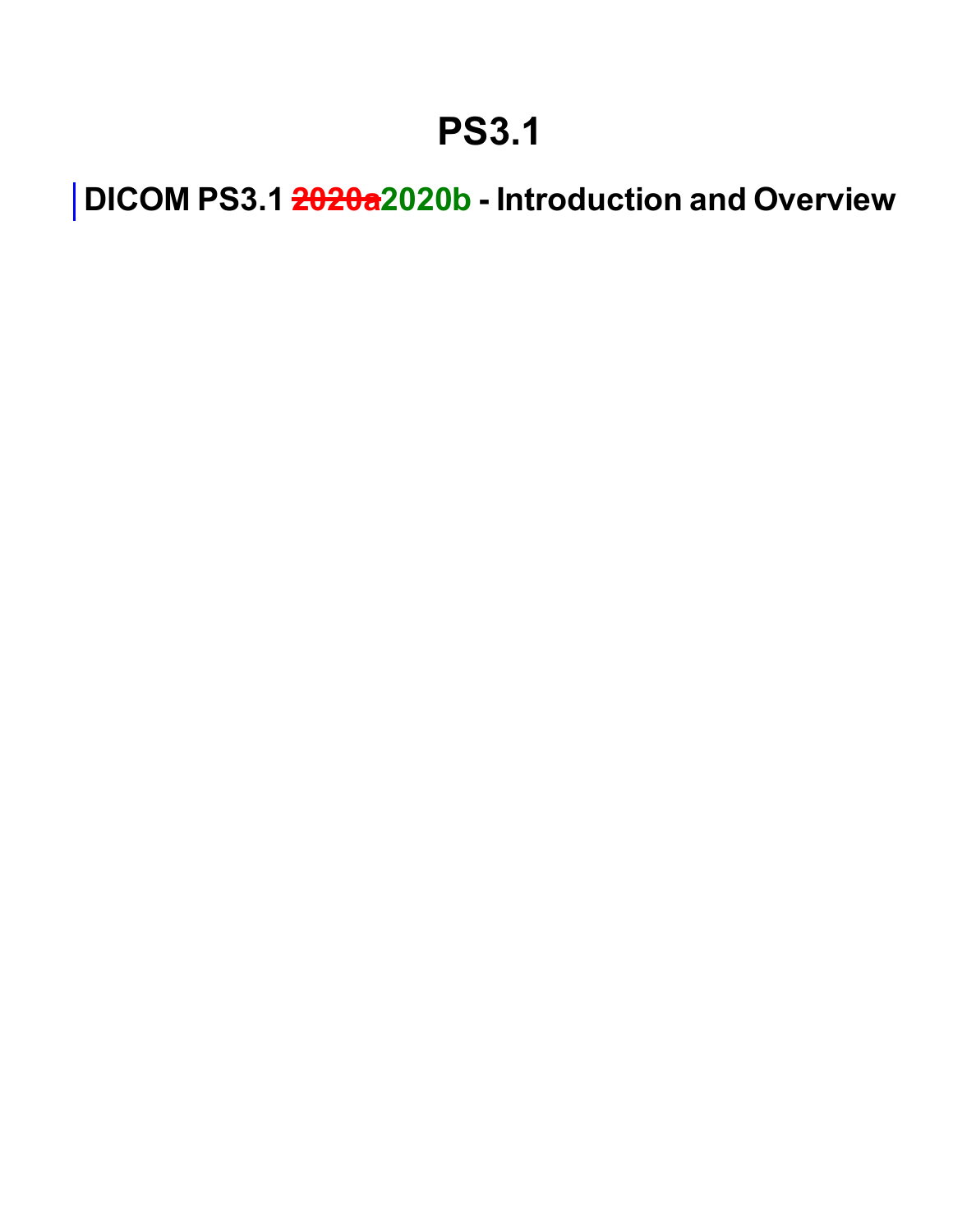### **PS3.1: DICOM PS3.1 2020a2020b - Introduction and Overview**

Copyright © 2020 NEMA

A DICOM® publication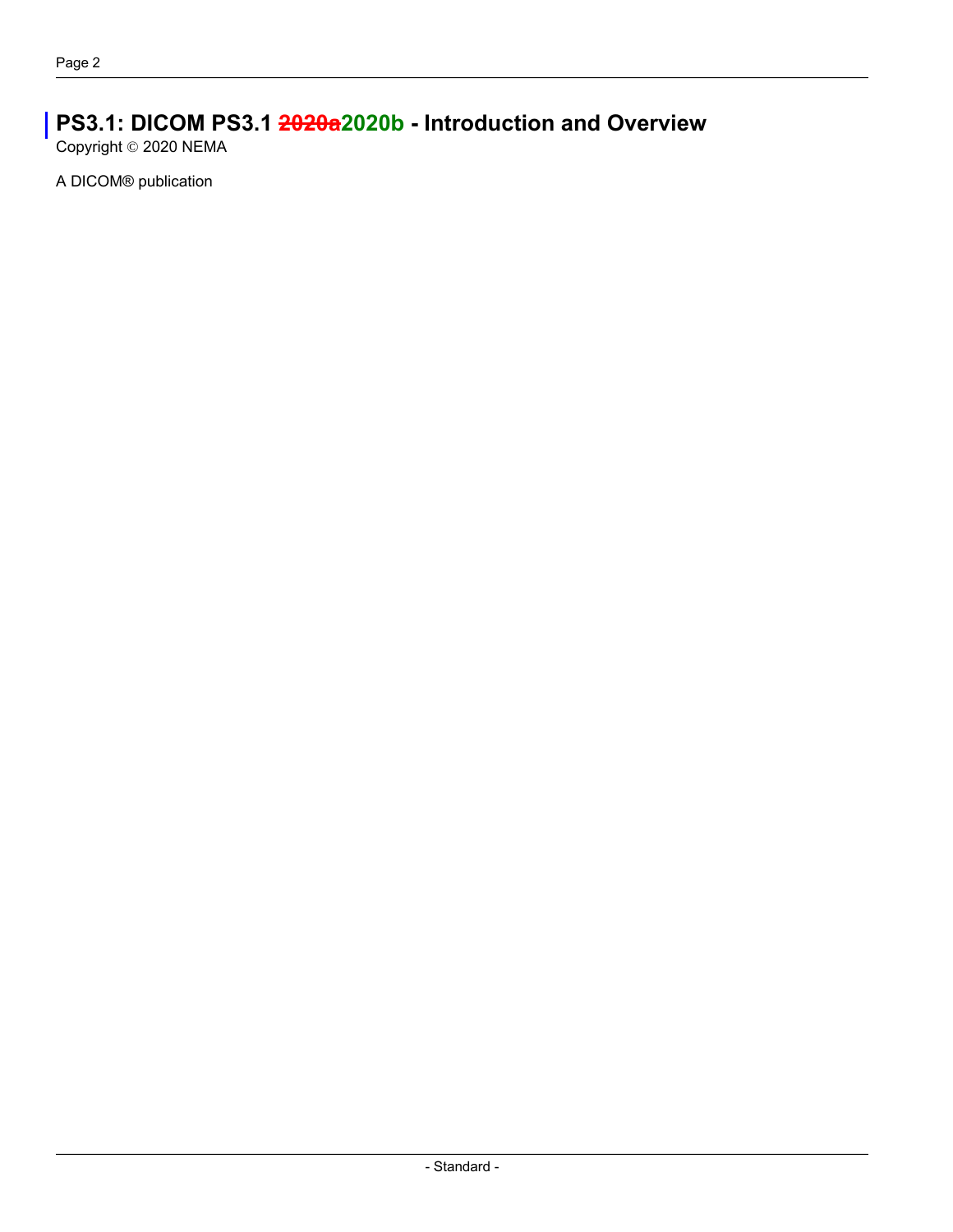### **Table of Contents**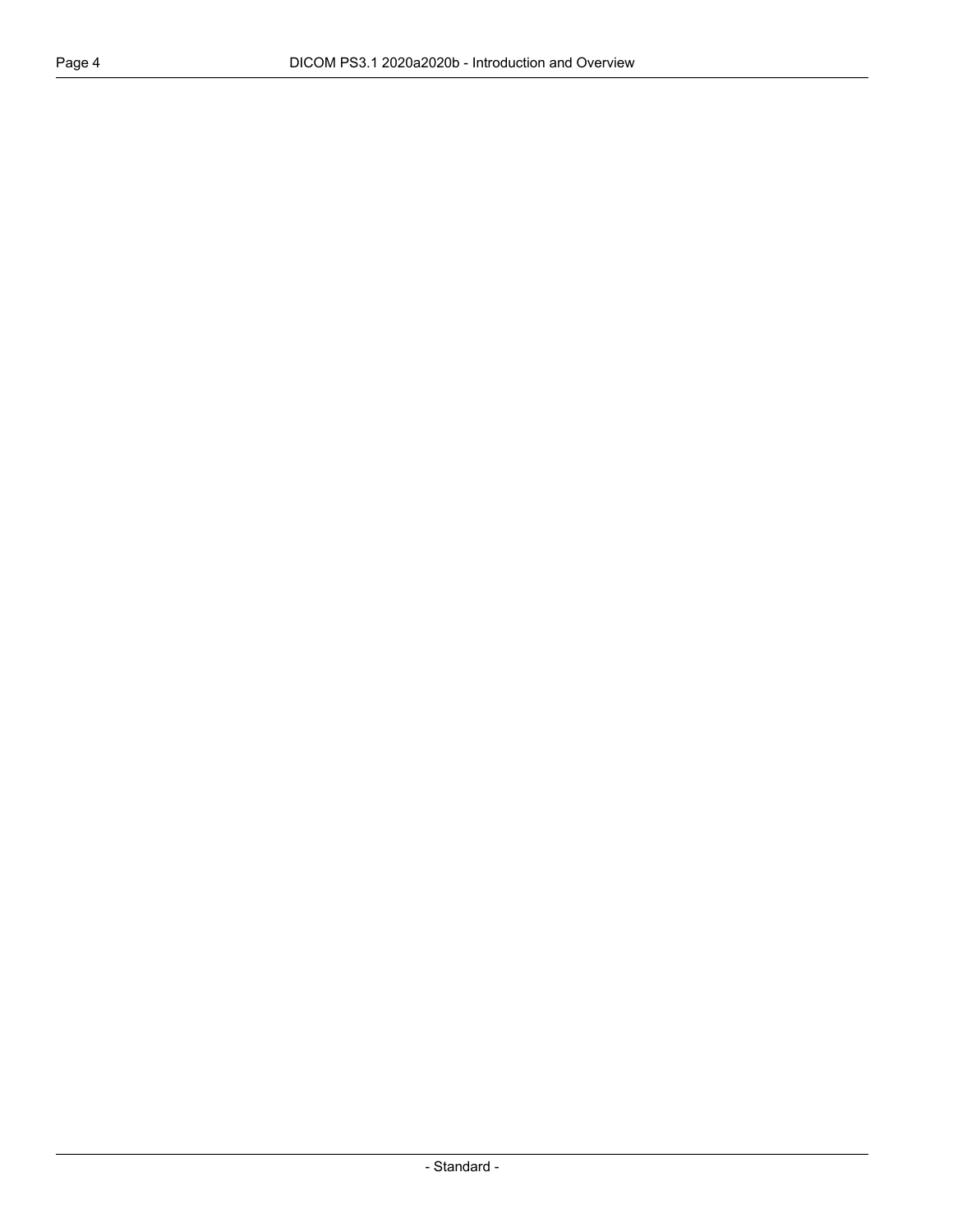## **List of Figures**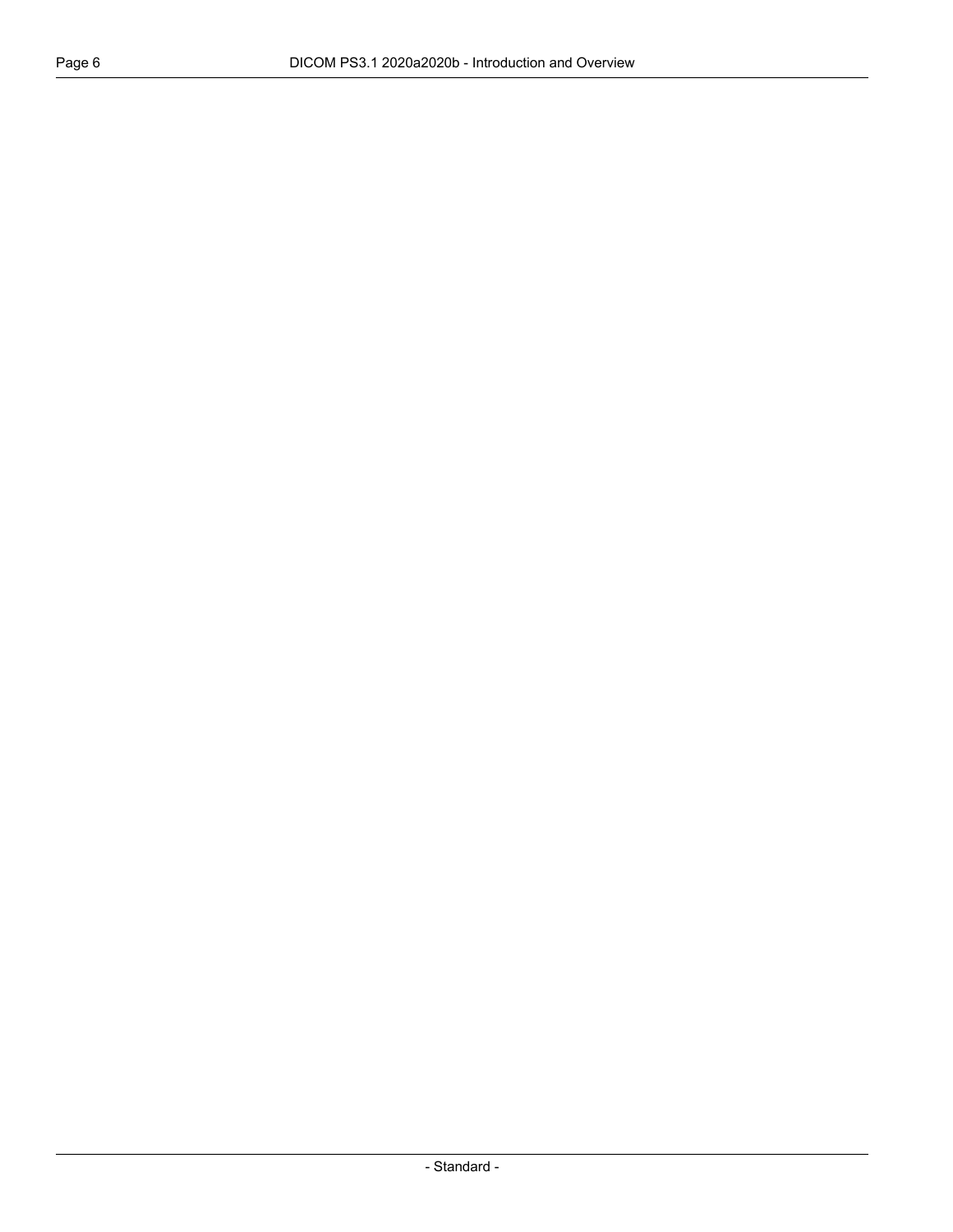## <span id="page-6-0"></span>**Notice and Disclaimer**

The information in this publication was considered technically sound by the consensus of persons engaged in the development and approval of the document at the time it was developed. Consensus does not necessarily mean that there is unanimous agreement among every person participating in the development of this document.

NEMA standards and guideline publications, of which the document contained herein is one, are developed through a voluntary consensus standards development process. This process brings together volunteers and/or seeks out the views of persons who have an interest in the topic covered by this publication. While NEMA administers the process and establishes rules to promote fairness in the development of consensus, it does not write the document and it does not independently test, evaluate, or verify the accuracy or completeness of any information or the soundness of any judgments contained in its standards and guideline publications.

NEMA disclaims liability for any personal injury, property, or other damages of any nature whatsoever, whether special, indirect, consequential, or compensatory, directly or indirectly resulting from the publication, use of, application, or reliance on this document. NEMA disclaims and makes no guaranty or warranty, expressed or implied, as to the accuracy or completeness of any information published herein, and disclaims and makes no warranty that the information in this document will fulfill any of your particular purposes or needs. NEMA does not undertake to guarantee the performance of any individual manufacturer or seller's products or services by virtue of this standard or guide.

In publishing and making this document available, NEMA is not undertaking to render professional or other services for or on behalf of any person or entity, nor is NEMA undertaking to perform any duty owed by any person or entity to someone else. Anyone using this document should rely on his or her own independent judgment or, as appropriate, seek the advice of a competent professional in determining the exercise of reasonable care in any given circumstances. Information and other standards on the topic covered by this publication may be available from other sources, which the user may wish to consult for additional views or information not covered by this publication.

NEMA has no power, nor does it undertake to police or enforce compliance with the contents of this document. NEMA does not cer tify, test, or inspect products, designs, or installations for safety or health purposes. Any certification or other statement of compliance with any health or safety-related information in this document shall not be attributable to NEMA and is solely the responsibility of the certifier or maker of the statement.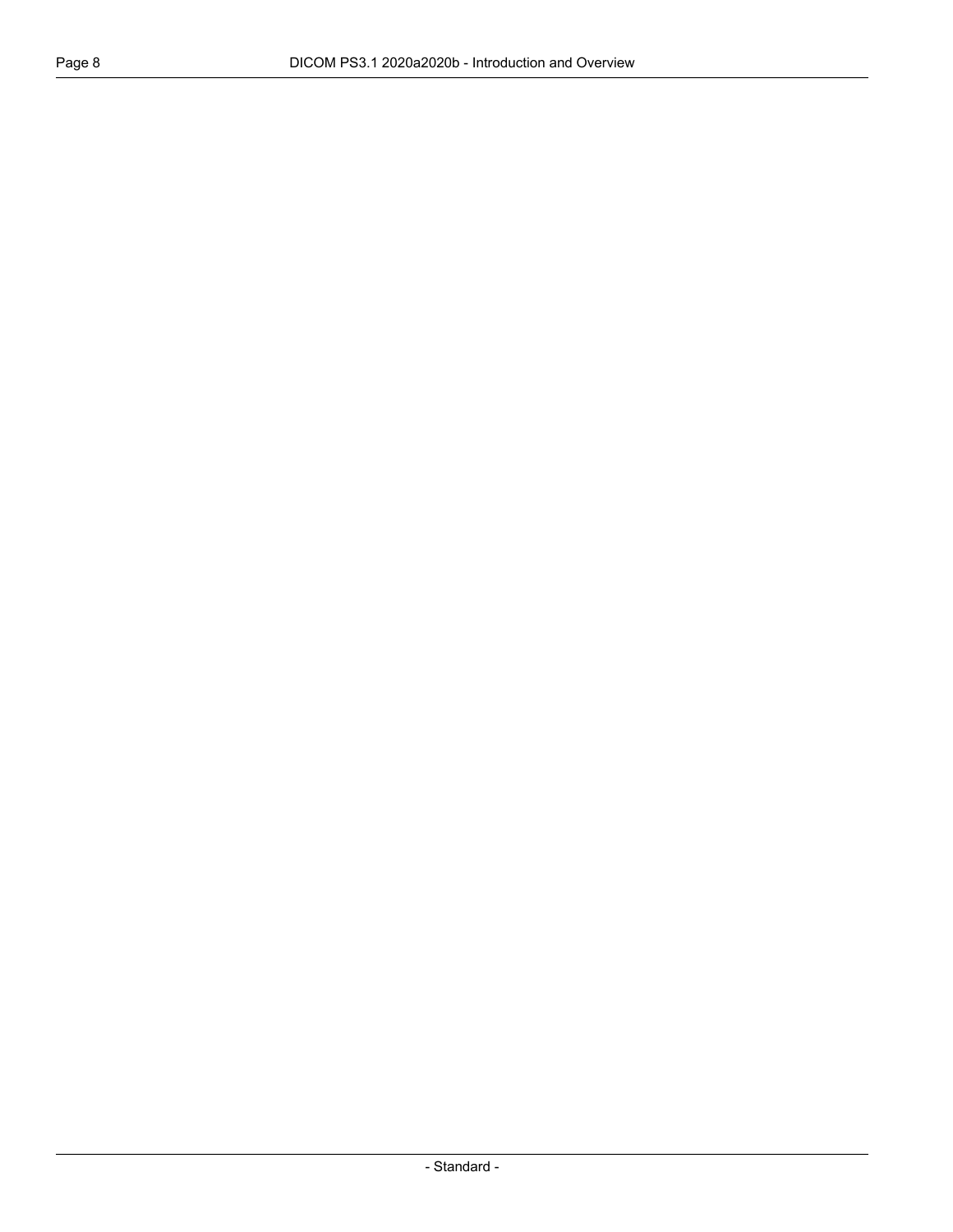## <span id="page-8-0"></span>**Foreword**

The DICOM Standards Committee is an independent, international standards development organization comprising biomedical pro fessional societies whose specialties include the use of medical imaging, manufacturers of medical imaging equipment and related information systems, and government agencies, trade associations, and other standards development organizations with an interest in standardization of medical imaging information and related data. Membership is open to all organizations with a material interest in the work of the Committee. The Committee collaborates closely with other standards development organizations in the fields of Healthcare Informatics and Electrical Equipment in Medical Practice. The Secretariat of the Committee is the National Electrical Manufacturers Association and its Medical Imaging and Technology Alliance division.

The principal product of the Committee is this Standard, Digital Imaging and Communications in Medicine (DICOM).

This DICOM Standard was developed according to the procedures of the DICOM Standards Committee.

The DICOM Standard is structured as a multi-part document using the guidelines established in [ISO/IEC [Directives,](#page-14-1) Part 2].

The Standard is published as NEMA Standard PS3, and its Parts are identified by the numbering of the NEMA publication (PS3.1, PS3.2, etc.).

DICOM® is the registered trademark of the National Electrical Manufacturers Association for its standards publications relating to di gital communications of medical information, all rights reserved.

HL7® and CDA® are the registered trademarks of Health Level Seven International, all rights reserved.

SNOMED®, SNOMED Clinical Terms®, SNOMED CT® are the registered trademarks of the International Health Terminology Standards Development Organisation (IHTSDO), all rights reserved.

LOINC® is the registered trademark of Regenstrief Institute, Inc, all rights reserved.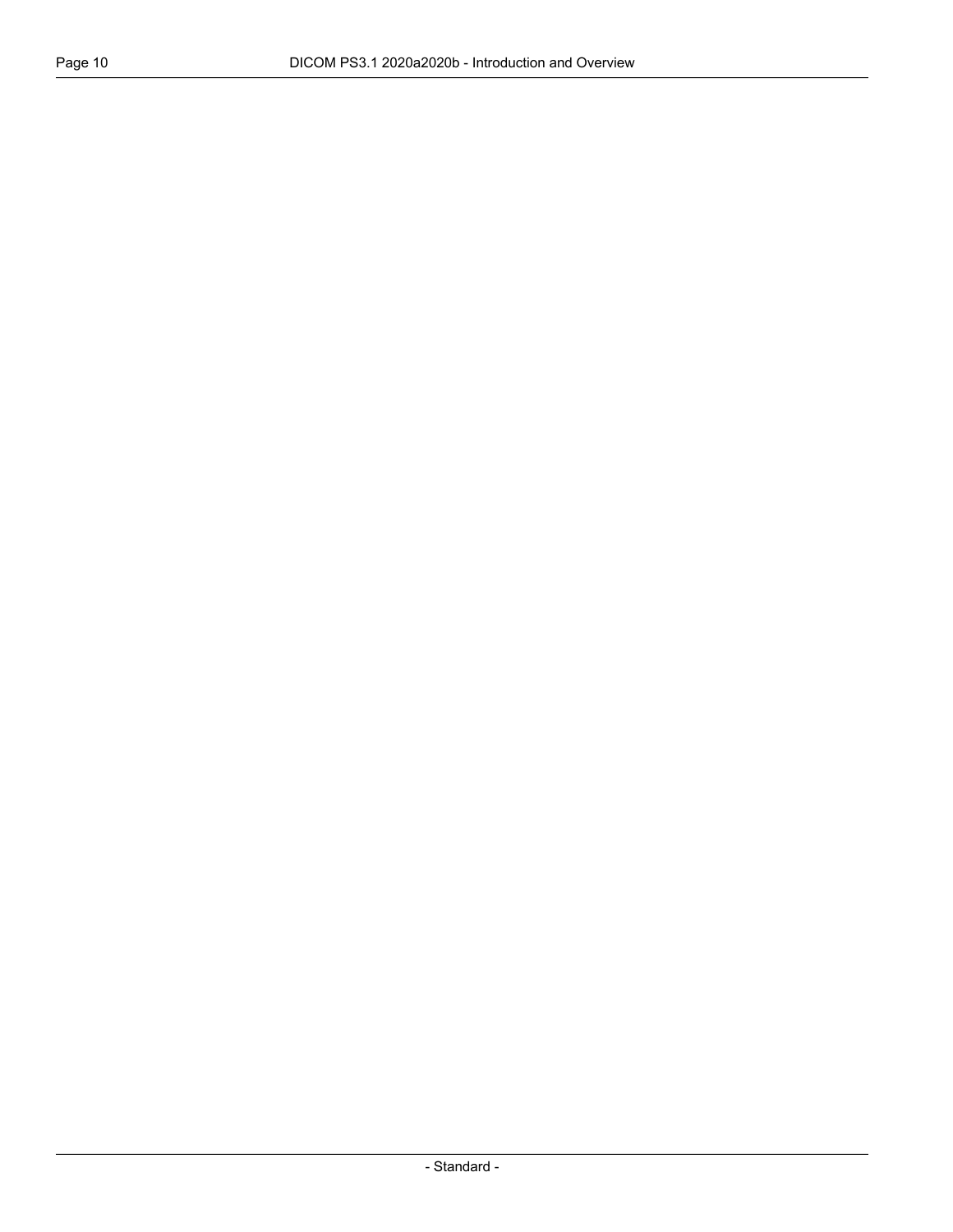# <span id="page-10-0"></span>**1 Scope and Field of Application**

<span id="page-10-1"></span>PS3.1 provides an overview of the entire Digital Imaging and Communications in Medicine (DICOM) Standard. It describes the history, scope, goals, and structure of the Standard. In particular, it contains a brief description of the contents of each Part of the Standard.

### **1.1 Scope of DICOM**

Digital Imaging and Communications in Medicine (DICOM) is the standard for the communication and management of medical imaging information and related data.

The DICOM Standard facilitates interoperability of medical imaging equipment by specifying:

- For network communications, a set of protocols to be followed by devices claiming conformance to the Standard.
- The syntax and semantics of Commands and associated information that can be exchanged using these protocols.
- For media communication, a set of media storage services to be followed by devices claiming conformance to the Standard, as well as a File Format and a medical directory structure to facilitate access to the images and related information stored on interchange media.
- Information that must be supplied with an implementation for which conformance to the Standard is claimed.

The DICOM Standard does not specify:

- The implementation details of any features of the Standard on a device claiming conformance.
- <span id="page-10-2"></span>• The overall set of features and functions to be expected from a system implemented by integrating a group of devices each claiming DICOM conformance.
- A testing/validation procedure to assess an implementation's conformance to the Standard.

### **1.2 Field of Application**

The DICOM Standard pertains to the field of Medical Informatics. Within that field, it addresses the exchange of digital information between medical imaging equipment and other systems. Because such equipment may interoperate with other medical devices and information systems, the scope of this Standard needs to overlap with other areas of medical informatics. However, the DICOM Standard does not address the breadth of this field.

<span id="page-10-3"></span>This Standard has been developed with an emphasis on diagnostic medical imaging as practiced in radiology, cardiology, pathology, dentistry, ophthalmology and related disciplines, and image-based therapies such as interventional radiology, radiotherapy and surgery. However, it is also applicable to a wide range of image and non-image related information exchanged in clinical, research, veterinary, and other medical environments.

This Standard facilitates interoperability of systems claiming conformance in a multi-vendor environment, but does not, by itself, guarantee interoperability.

### **1.3 History**

With the introduction of computed tomography (CT) followed by other digital diagnostic imaging modalities in the 1970's, and the in creasing use of computers in clinical applications, the American College of Radiology (ACR) and the National Electrical Manufacturers Association (NEMA) recognized the emerging need for a standard method for transferring images and associated information between devices manufactured by various vendors. These devices produce a variety of digital image formats.

The American College of Radiology (ACR) and the National Electrical Manufacturers Association (NEMA) formed a joint committee in 1983 to develop a standard to:

- Promote communication of digital image information, regardless of device manufacturer
- Facilitate the development and expansion of picture archiving and communication systems (PACS) that can also interface with other systems of hospital information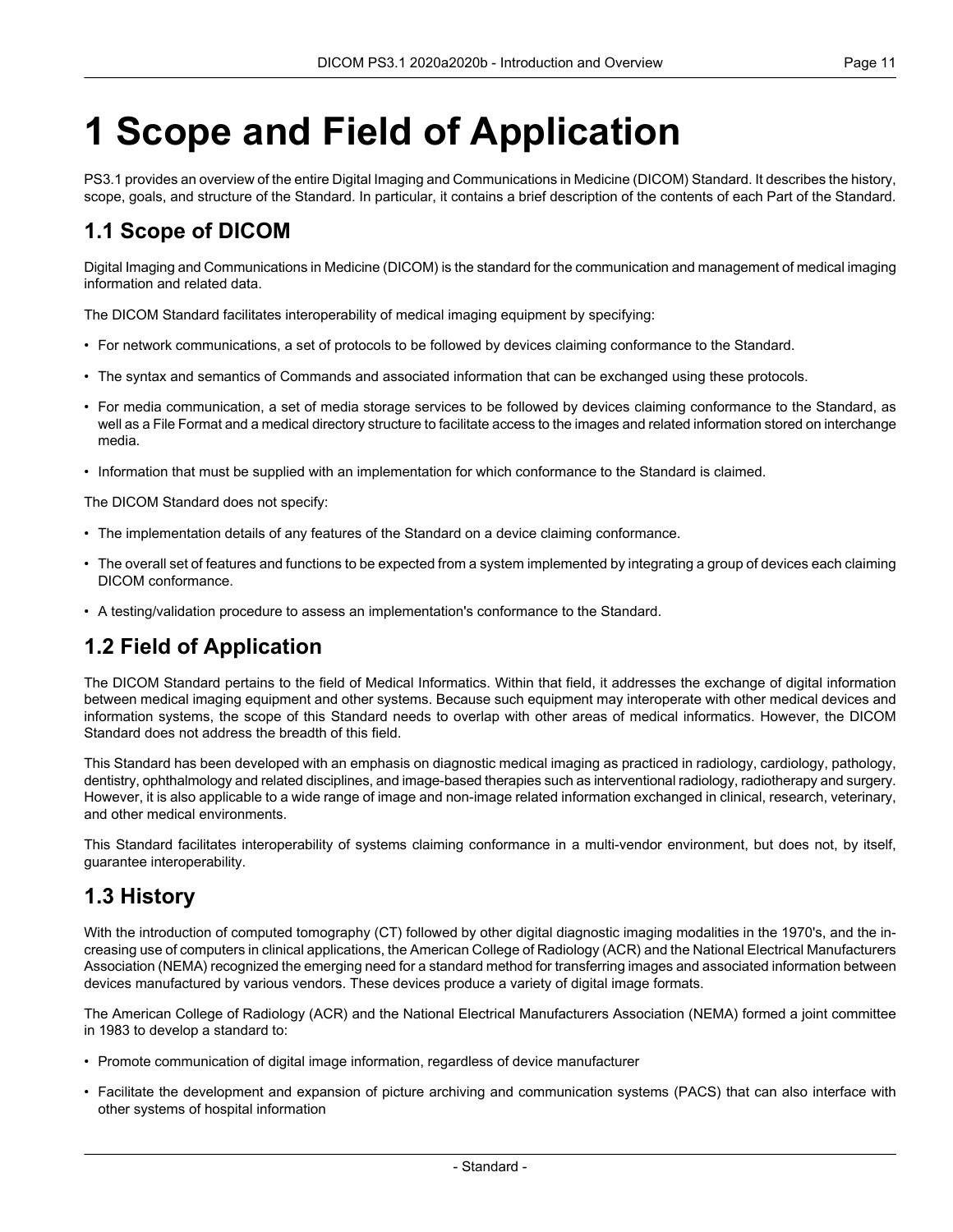• Allow the creation of diagnostic information data bases that can be interrogated by a wide variety of devices distributed geograph ically.

ACR-NEMA Standards Publication No. 300-1985, published in 1985 was designated version 1.0. The Standard was followed by two revisions: No. 1, dated October 1986 and No. 2, dated January 1988. These Standards Publications specified a hardware interface, a minimum set of software commands, and a consistent set of data formats.

ACR-NEMA Standards Publication No. 300-1988, published in 1988 was designated version 2.0. It included version 1.0, the published revisions, and additional revisions. It also included new material to provide command support for display devices, to introduce a new hierarchy scheme to identify an image, and to add data elements for increased specificity when describing an image.

In 1993, ACR-NEMA Standard 300 was substantially revised and replaced by this Standard, designated Digital Imaging and Commu nications in Medicine (DICOM). It embodies a number of major enhancements to previous versions of the ACR-NEMA Standard:

- It is applicable to a networked environment. The ACR-NEMA Standard was applicable in a point-to-point environment only; for op eration in a networked environment a Network Interface Unit (NIU) was required. DICOM supports operation in a networked envir onment using the industry standard networking protocol TCP/IP.
- It is applicable to off-line media exchange. The ACR-NEMA Standard did not specify a file format or choice of physical media or logical filesystem. DICOM supports operation in an off-line media environment using industry standard media such as CD-R, DVD- R and USB and common file systems.
- It is a service oriented protocol, specifying the semantics of commands and associated data, and how devices claiming conformance to the Standard react to commands and data being exchanged. Specified services include support for management of the workflow of an imaging department. The ACR-NEMA Standard was confined to the transfer of data with only implicit service requirements.
- It specifies levels of conformance. The ACR-NEMA Standard specified a minimum level of conformance. DICOM explicitly describes how an implementor must structure a Conformance Statement to select specific options.

<span id="page-11-1"></span><span id="page-11-0"></span>In 1995, with the addition of DICOM capabilities for cardiology imaging supported by the American College of Cardiology, the ACR- NEMA Joint Committee was reorganized as the DICOM Standards Committee, a broad collaboration of stakeholders across all medical imaging specialties.

### **1.4 Principles**

#### **1.4.1 Global Applicability and Localization**

DICOM is a world-wide standard that can be used in every locale. It provides mechanisms to handle data that support cultural require ments, such as different writing systems, character sets, languages, and structures for addresses and person names. It supports the variety of workflows, processes and policies used for biomedical imaging in different geographic regions, medical specialties and local practices.

Localization to meet the requirements of national or local health and workflow policies can be done without deviating from the Standard. Such localization may include specifying code sets (e.g., procedure codes), or profiling data element usage (both specifying locally allowed values, and making elements that are optional in the Standard mandatory for local use).

<span id="page-11-2"></span>Localization and profiling can be specified in a number of mechanisms outside the purview of the DICOM Standard. One such mechanism is Integration Profiles from the Integrating the Healthcare Enterprise (IHE) organization. It is important that Profiling adhere to the concept of non-contradiction. A Profile can add requirements but should not contradict DICOM requirements, as that would make it impossible to comply with both DICOM and the Profile.

#### **1.4.2 Continuous Maintenance**

The DICOM Standard is an evolving standard and it is maintained in accordance with the Procedures of the DICOM Standards Committee. Proposals for enhancements are welcome from all users of the Standard, and may be submitted to the Secretariat. Supplements and corrections to the Standard are balloted and approved several times a year. When approved as Final Text, each change becomes official, is published separately, and goes into effect immediately. At intervals, all of the approved Final Text changes are consolidated and published in an updated edition of the Standard. Once changes are consolidated into an updated edition of the Standard, the individual change documents are not maintained; readers are directed to use the consolidated edition of the Standard.

A requirement in updating the Standard is to maintain effective compatibility with previous editions.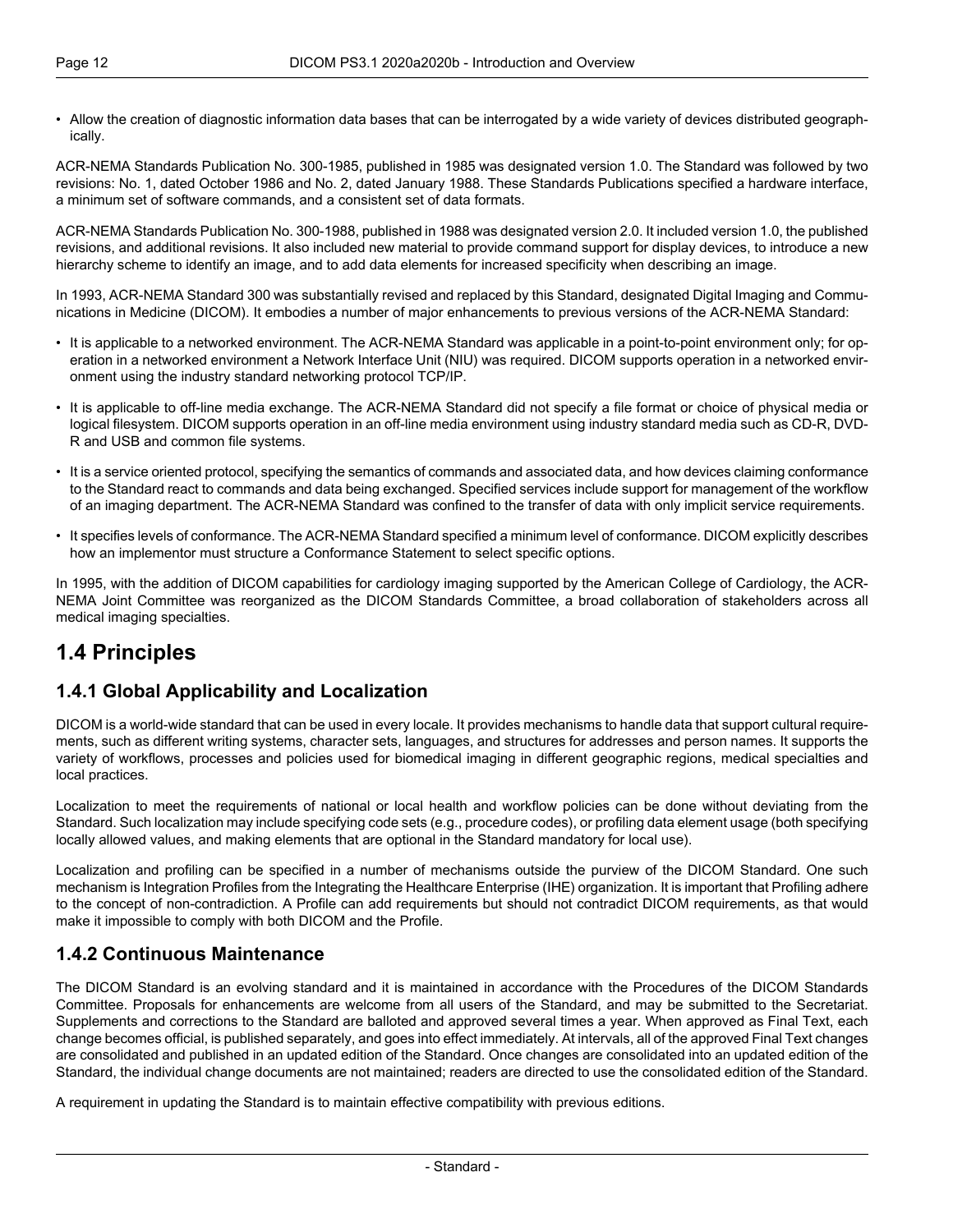The maintenance process may involve retirement of sections of the Standard.

Retirement does not imply that these features cannot be used. However, the DICOM Standards Committee will not maintain the documentation of retired features. The reader is referred to earlier editions of the Standard.

<span id="page-12-0"></span>The use of the retired features is discouraged for new implementations, in favor of those alternatives remaining in the Standard.

#### **1.4.3 Information Objects and Unique Object Identification**

Many DICOM services involve the exchange of persistent information objects, such as images. An instance of such an information object may be exchanged across many systems and many organizational contexts, and over time. While minor changes may be made to the attributes of an instance to facilitate its handling within a particular organization (e.g., by coercing a Patient ID to the value used in a local context), the semantic content of an instance does not change.

<span id="page-12-1"></span>Each instance is identified by a globally unique object identifier, which persists with the instance across all exchanges. Changes to the semantic content of an instance are defined to create a new instance, which is assigned a new globally unique object identifier.

#### **1.4.4 Conformance**

Conformance to the DICOM Standard is stated in terms of Service-Object Pair (SOP) Classes, which represent Services (such as Storage using network, media, or web) operating on types of Information Objects (such as CT or MR images).

SOP Class specifications in the DICOM Standard are only changed in a manner that is intended to be forward and backward compatible for all editions of the Standard. Conformance requirements and conformance claims are therefore referenced to the identifier of the SOP Class, and never referenced to an edition of the Standard.

<span id="page-12-2"></span>Each implementation is required to provide a Conformance Statement, in accordance with a consistent pro forma structure, facilitating comparison of products for interoperability.

#### **1.4.5 Consistency of Information Model**

A large number of information objects defined in the DICOM Standard follow a common composite information model with information entities representing Patient, Study, Series, Equipment, Frame of Reference, and the specific instance data type. This information model is a simplification of the real world concepts and activities of medical imaging; for acquisition modalities, a Study is approximately equivalent to an ordered procedure, and a Series is approximately equivalent to a performed data acquisition protocol element. In other domains, such as Radiotherapy, the Study and Series are less clearly related to real world entities or activities, but are still required for consistency. This simplified model is sufficient for the pragmatic needs of managing imaging and related data collected in routine practice.

New information objects defined in DICOM will typically conform to this existing common information model, allowing reuse of imple mentations with minimal changes to support the new objects.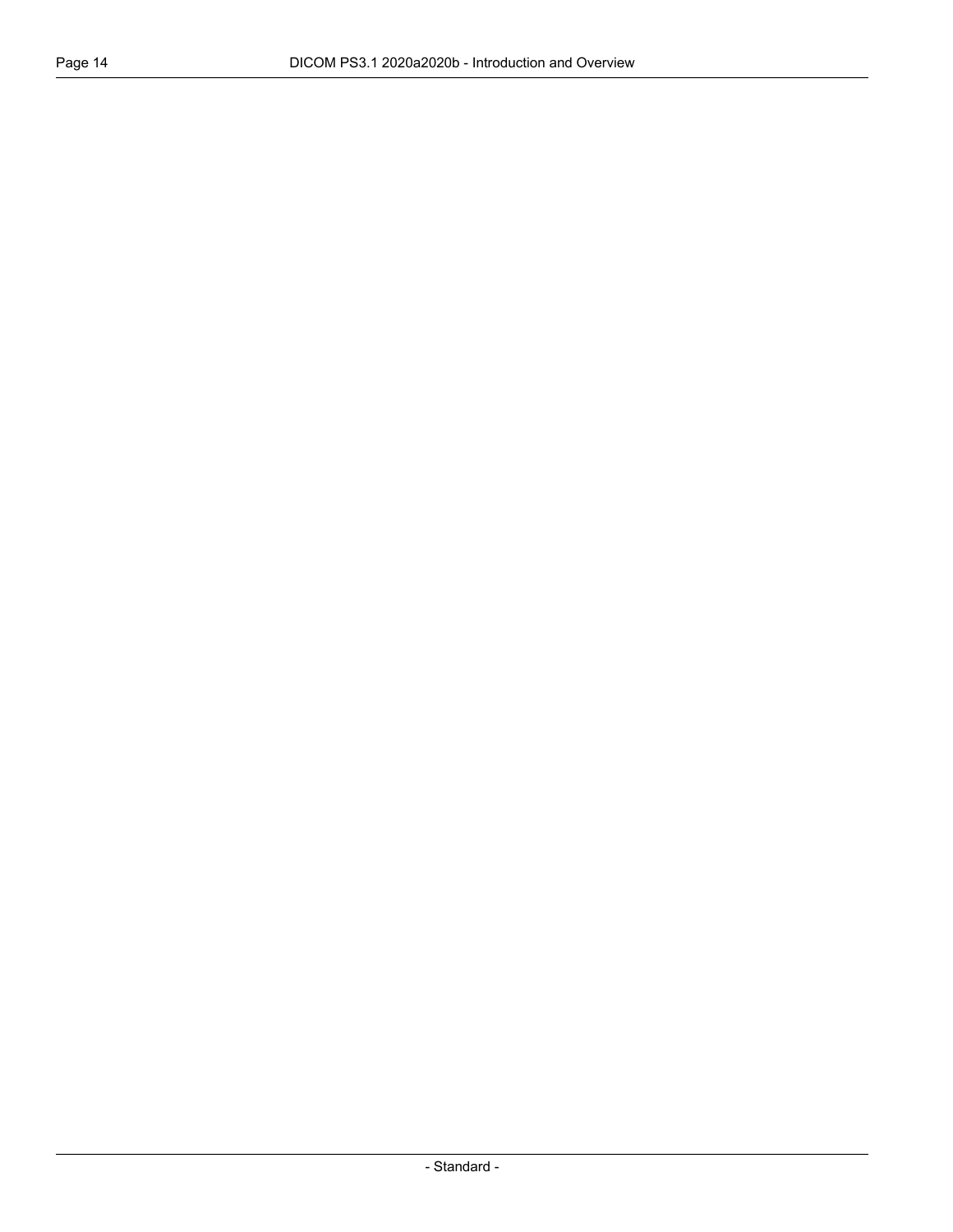## <span id="page-14-0"></span>**2 Normative References**

- <span id="page-14-1"></span>[ISO/IEC Directives, Part 2] ISO/IEC. 2016/05. 7.0. *Rules for the structure and drafting of International Standards*. [http://www.iec.ch/](http://www.iec.ch/members_experts/refdocs/iec/isoiecdir-2%7Bed7.0%7Den.pdf) [members\\_experts/refdocs/iec/isoiecdir-2%7Bed7.0%7Den.pdf](http://www.iec.ch/members_experts/refdocs/iec/isoiecdir-2%7Bed7.0%7Den.pdf) .
- [ACR/NEMA 300] ACR/NEMA. 1988. *Digital Imaging and Communications*.
- [ISO/IEC 8822] ISO/IEC. 1994. *Information Processing Systems - Open Systems Interconnection - Connection Oriented Presentation Service Definition*.
- [ISO/IEC 8649] ISO/IEC. 1996. *Information Processing Systems - Open Systems Interconnection - Service Definition for the Association Control Service Element*. *Withdrawn 2012.* .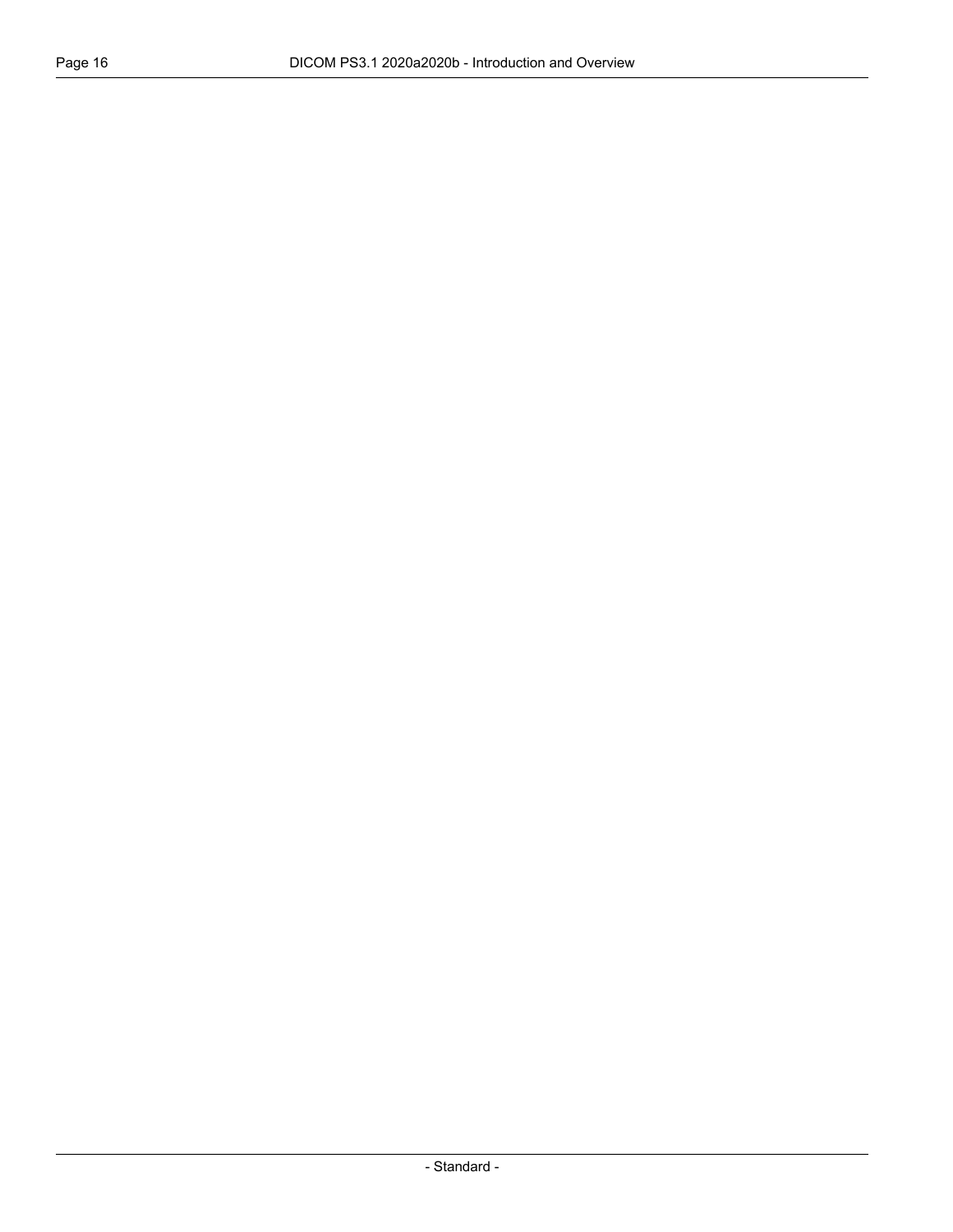# <span id="page-16-0"></span>**3 Definitions**

| Attribute                    | A property of an Information Object. An Attribute has a name and a value that are independent<br>of any encoding scheme.                                                                                                                                               |
|------------------------------|------------------------------------------------------------------------------------------------------------------------------------------------------------------------------------------------------------------------------------------------------------------------|
| Command                      | A request to operate on information across a network.                                                                                                                                                                                                                  |
| <b>Command Element</b>       | An encoding of a parameter of a command that conveys this parameter's value.                                                                                                                                                                                           |
| <b>Command Stream</b>        | The result of encoding a set of DICOM Command Elements using the DICOM encoding scheme.                                                                                                                                                                                |
| <b>Conformance Statement</b> | A formal statement that describes a specific implementation of the DICOM Standard. It specifies<br>the Service Classes, Information Objects, Communication Protocols, Security Profiles, and Media<br>Storage Application Profiles supported by the implementation.    |
| Data Dictionary              | A registry of DICOM Data Elements that assigns a unique tag, a name, value characteristics,<br>and semantics to each Data Element.                                                                                                                                     |
| Data Element                 | A unit of information as defined by a single entry in the data dictionary.                                                                                                                                                                                             |
| Data Set                     | Exchanged information consisting of a structured set of Attributes. The value of each Attribute in<br>a Data Set is expressed as a Data Element.                                                                                                                       |
| Data Stream                  | The result of encoding a Data Set using the DICOM encoding scheme (Data Element Numbers<br>and representations as specified by the Data Dictionary).                                                                                                                   |
| <b>Information Object</b>    | An abstraction of a real information entity (e.g., CT Image, Structured Report, etc.) that is acted<br>upon by one or more DICOM Commands.                                                                                                                             |
|                              | Note                                                                                                                                                                                                                                                                   |
|                              | This term is primarily used in PS3.1, with a few references in PS3.3. It is an informal<br>term corresponding to a formal term that is introduced in PS3.3. In all other parts of the<br>DICOM Standard this formal term is known as an Information Object Definition. |
| Information Object Class     | A formal description of an Information Object, which includes a description of its purpose and the<br>Attributes it possesses. It does not include values for these attributes.                                                                                        |
|                              | Note                                                                                                                                                                                                                                                                   |
|                              | This term is only used in PS3.1. It is an informal term corresponding to a formal term<br>that is introduced in PS3.4. This formal term is known as a Service-Object Pair Class<br>or more commonly as a SOP Class.                                                    |
| Information Object Instance  | A representation of an occurrence of a real-world entity, which includes values for the Attributes<br>of the Information Object Class to which the entity belongs.                                                                                                     |
|                              | Note                                                                                                                                                                                                                                                                   |
|                              | This term is only used in PS3.1. It is an informal term corresponding to a formal term<br>that is introduced in PS3.4. This formal term is known as a Service-Object Pair Instance<br>or more commonly as a SOP Instance.                                              |
| Message                      | A data unit of the Message Exchange Protocol exchanged between two cooperating DICOM<br>Applications. A Message is composed of a Command Stream followed by an optional Data<br>Stream.                                                                                |
| Part                         | Subdivision of the DICOM Standard that covers related subject material.                                                                                                                                                                                                |
| <b>Service Class</b>         | A structured description of a service that is supported by cooperating DICOM Applications using<br>specific DICOM Commands acting on a specific class of Information Object.                                                                                           |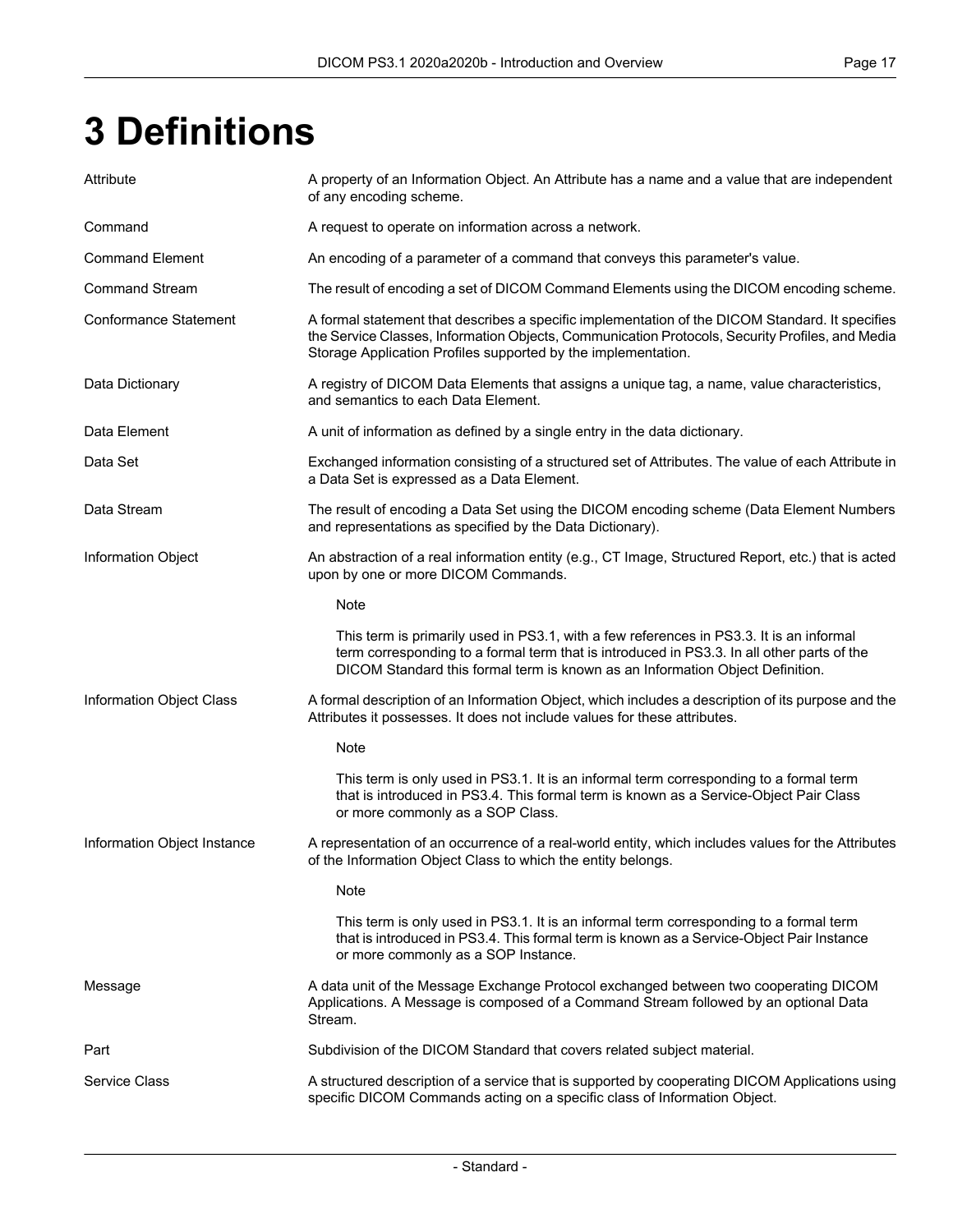Service-Object Pair Class (SOP Class)

The pair of an Information Object and either a DIMSE Service Group, a Media Storage Service, or a Web Service.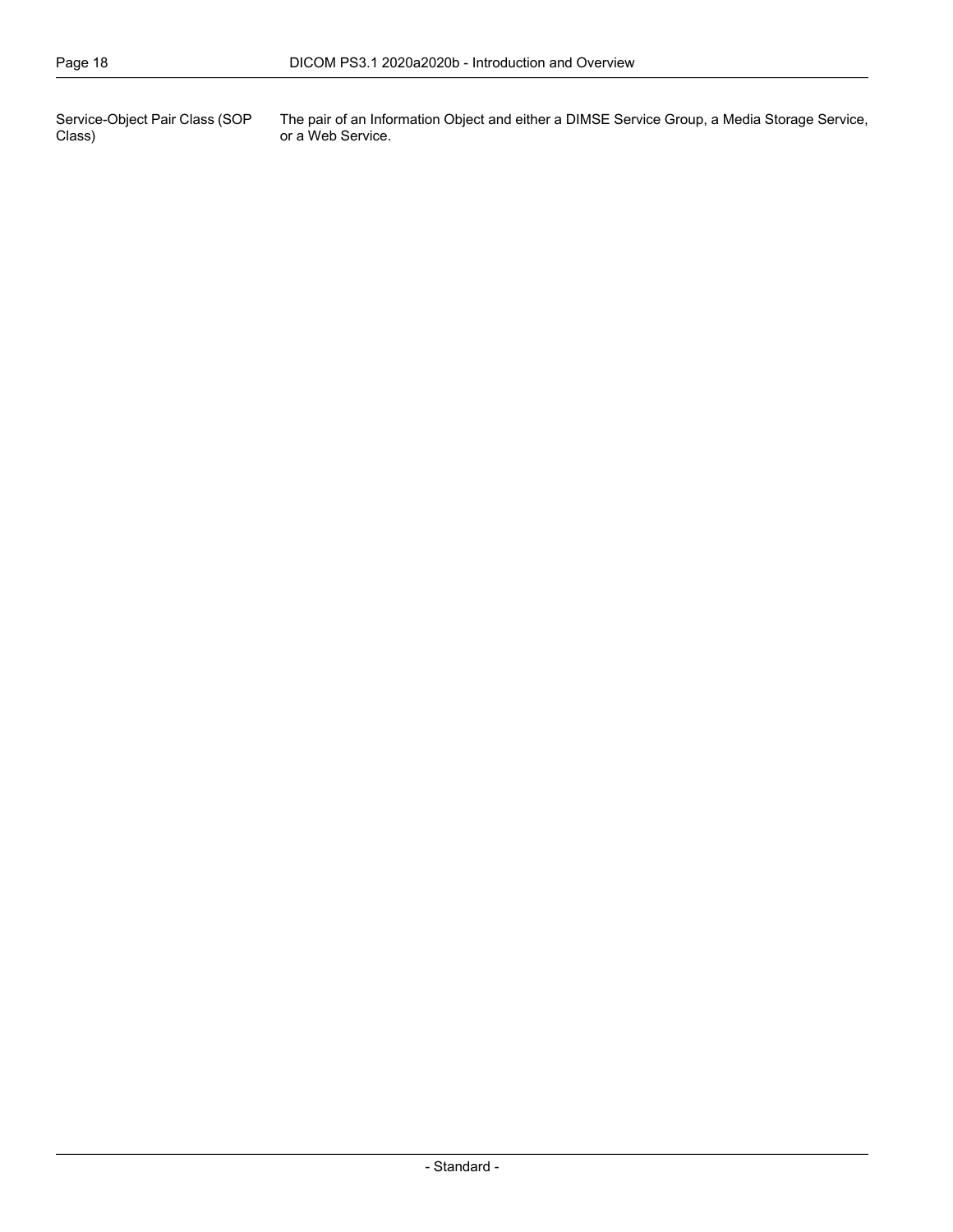## <span id="page-18-0"></span>**4 Symbols and Abbreviations**

| <b>ACSE</b>     | <b>Association Control Service Element</b>                                                                                                                                 |  |  |
|-----------------|----------------------------------------------------------------------------------------------------------------------------------------------------------------------------|--|--|
| СT              | Computed Tomography                                                                                                                                                        |  |  |
| <b>DICOM</b>    | Digital Imaging and Communications in Medicine                                                                                                                             |  |  |
| <b>DIMSE</b>    | <b>DICOM Message Service Element</b>                                                                                                                                       |  |  |
| <b>HIS</b>      | Hospital Information System                                                                                                                                                |  |  |
| <b>JIRA</b>     | Japan Medical Imaging and Radiological Systems Industries Association                                                                                                      |  |  |
| <b>OSI</b>      | Open Systems Interconnection                                                                                                                                               |  |  |
| <b>PACS</b>     | Picture Archiving and Communication Systems                                                                                                                                |  |  |
| <b>REST</b>     | Representational State Transfer                                                                                                                                            |  |  |
| <b>RESTful</b>  | A RESTful Web service is a Web service implemented using REST architecture and HTTP (see http://www.ics.uci.edu/<br>~fielding/pubs/dissertation/fielding_dissertation.pdf) |  |  |
| <b>RIS</b>      | Radiology Information System                                                                                                                                               |  |  |
| <b>STOW-RS</b>  | STore Over the Web by RESTful Services                                                                                                                                     |  |  |
| <b>TCP/IP</b>   | <b>Transmission Control Protocol/Internet Protocol</b>                                                                                                                     |  |  |
| <b>WADO-RS</b>  | Web Access to DICOM Objects by RESTful Services                                                                                                                            |  |  |
| <b>WADO-URI</b> | Web Access to DICOM Objects by URI                                                                                                                                         |  |  |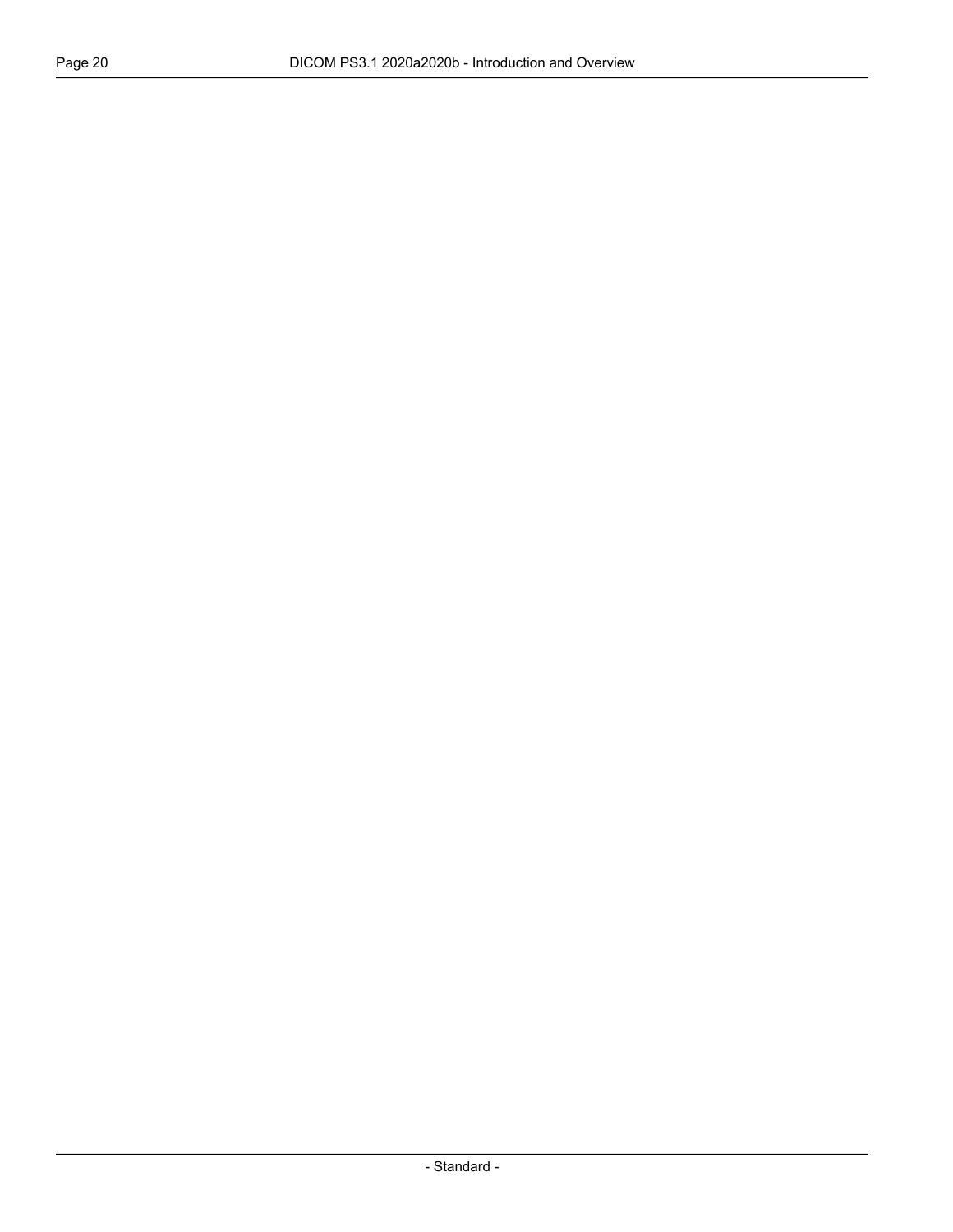## <span id="page-20-0"></span>**5 The DICOM Communication Model**

The DICOM Standard facilitates interoperability of devices claiming conformance. In particular, it:

- Addresses the semantics of Commands and associated data. For devices to interact, there must be standards on how devices are expected to react to Commands and associated data, not just the information that is to be moved between devices.
- Addresses the semantics of file services, file formats and information directories necessary for off-line communication.
- Is explicit in defining the conformance requirements of implementations of the Standard. In particular, a conformance statement must specify enough information to determine the functions for which interoperability can be expected with another device claiming conformance.
- Facilitates operation in a networked environment.
- Is structured to accommodate the introduction of new services, thus facilitating support for future medical imaging applications.
- Makes use of existing international standards wherever applicable, and itself conforms to established documentation guidelines for international standards.

[Figure](#page-21-0) 5-1 presents the general communication model of the Standard, which spans both network (on-line) and media storage inter change (off-line) communication. Applications may utilize any of the following transport mechanisms:

- the DICOM Message Service and Upper Layer Service, which provides independence from specific physical networking commu nication support and protocols such as TCP/IP.
- the DICOM Web Service API and HTTP Service, which allows use of common hypertext and associated protocols for transport of DICOM services
- the Basic DICOM File Service, which provides access to Storage Media independently from specific media storage formats and file structures.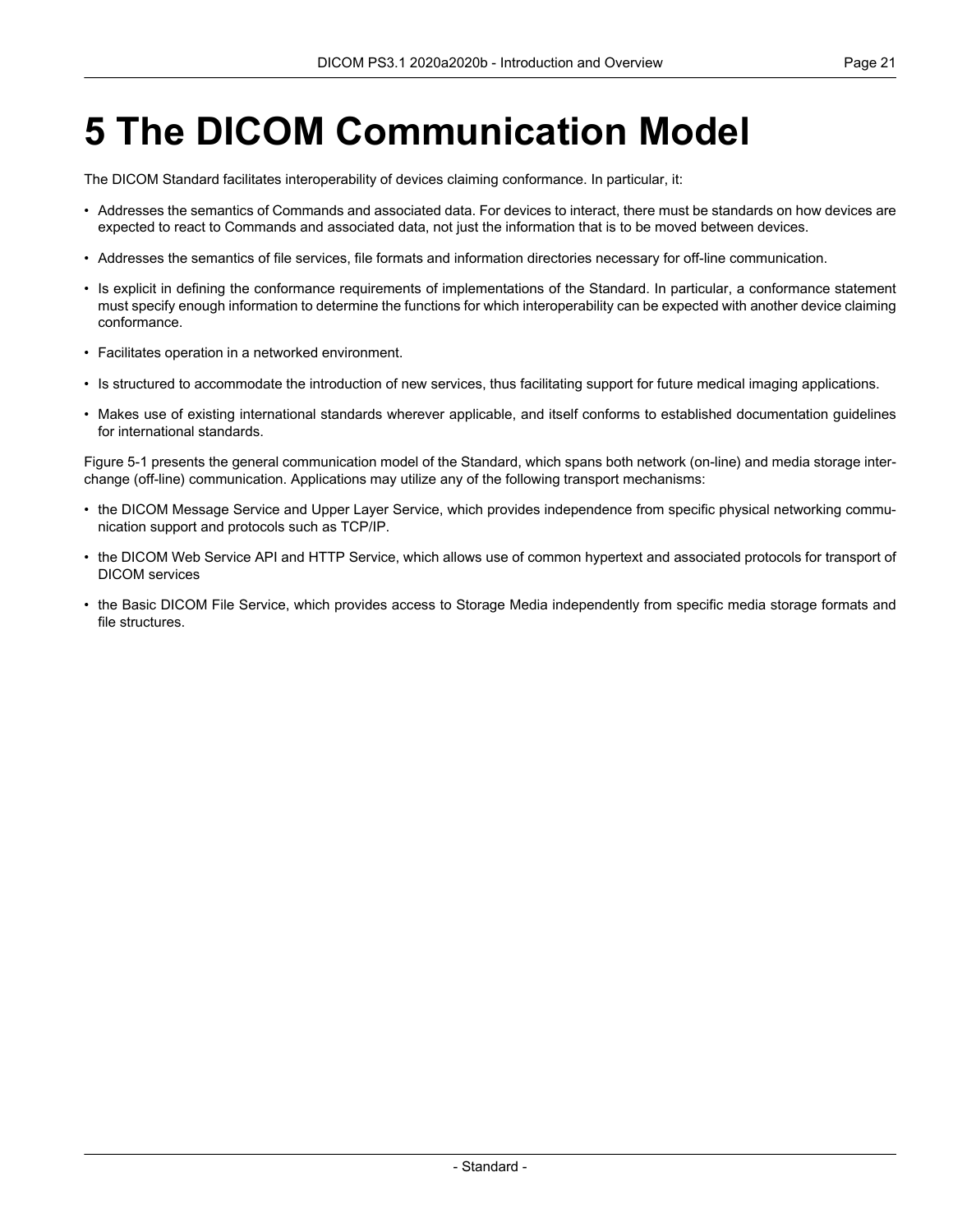<span id="page-21-0"></span>

**Figure 5-1. General Communication Model**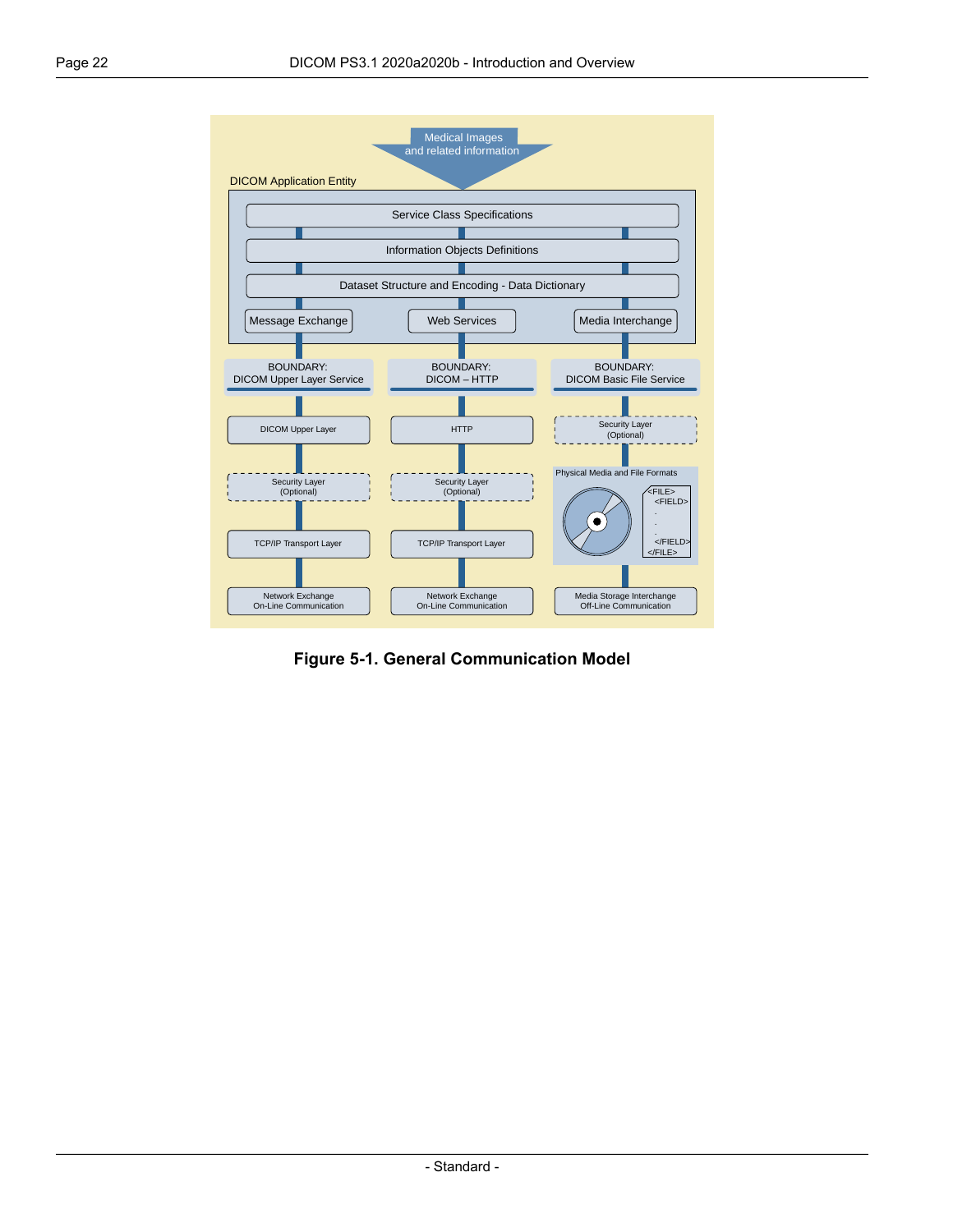# <span id="page-22-0"></span>**6 Overview of The Content of The DICOM Standard**

#### <span id="page-22-1"></span>**6.1 Document Structure**

DICOM consists of the following parts:

- PS3.1: Introduction and Overview (this document)
- PS3.2: [Conformance](part02.pdf#PS3.2)
- PS3.3: [Information](part03.pdf#PS3.3) Object Definitions
- PS3.4: Service Class [Specifications](part04.pdf#PS3.4)
- PS3.5: Data [Structures](part05.pdf#PS3.5) and Encoding
- PS3.6: Data [Dictionary](part06.pdf#PS3.6)
- PS3.7: Message [Exchange](part07.pdf#PS3.7)
- PS3.8: Network [Communication](part08.pdf#PS3.8) Support for Message Exchange
- PS3.9: Retired
- PS3.10: Media Storage and File Format for Media [Interchange](part10.pdf#PS3.10)
- PS3.11: Media Storage [Application](part11.pdf#PS3.11) Profiles
- PS3.12: Formats and [Physical](part12.pdf#PS3.12) Media
- PS3.13: Retired
- PS3.14: [Grayscale](part14.pdf#PS3.14) Standard Display Function
- PS3.15: Security and System [Management](part15.pdf#PS3.15) Profiles
- PS3.16: Content Mapping [Resource](part16.pdf#PS3.16)
- PS3.17: [Explanatory](part17.pdf#PS3.17) Information
- PS3.18: Web [Services](part18.pdf#PS3.18)
- <span id="page-22-2"></span>• PS3.19: [Application](part19.pdf#PS3.19) Hosting
- PS3.20: Imaging Reports using HL7 Clinical Document [Architecture](part20.pdf#PS3.20)
- PS3.21: Transformations between DICOM and other [Representations](part21.pdf#PS3.21)

These parts of the Standard are related but independent documents. A brief description of each Part is provided in this section.

### **6.2 PS3.2: Conformance**

[PS3.2](part02.pdf#PS3.2) of the DICOM Standard defines principles that implementations claiming conformance to the Standard shall follow:

- Conformance requirements. [PS3.2](part02.pdf#PS3.2) specifies the general requirements that must be met by any implementation claiming conformance. It references the conformance sections of other parts of the Standard.
- Conformance Statement. [PS3.2](part02.pdf#PS3.2) defines the structure of a Conformance Statement. It specifies the information that must be present in a Conformance Statement. It references the Conformance Statement sections of other parts of the Standard.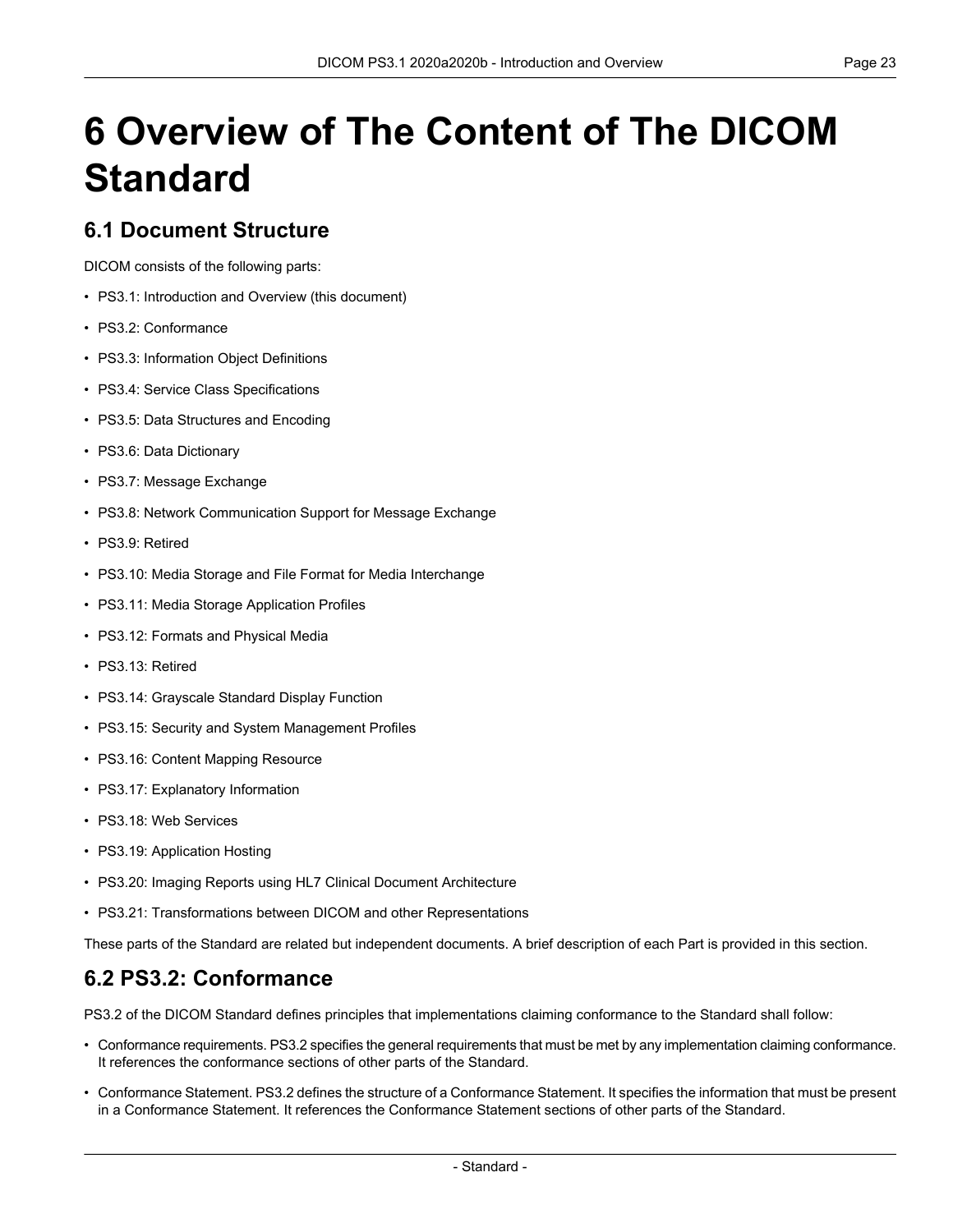[PS3.2](part02.pdf#PS3.2) does not specify a testing/validation procedure to assess an implementation's conformance to the Standard.

[Figure](#page-23-0) 6.2-1 and [Figure](#page-23-1) 6.2-2 depict the construction process for a Conformance Statement for both network communication and media exchange. A Conformance Statement consists of the following parts:

- Set of Information Objects that is recognized by this implementation
- Set of Service Classes that this implementation supports
- Set of communications protocols or physical media that this implementation supports
- <span id="page-23-0"></span>• Set of security measures that this implementation supports.



<span id="page-23-1"></span>



**Figure 6.2-2. Construction Process for a Media Conformance Claim**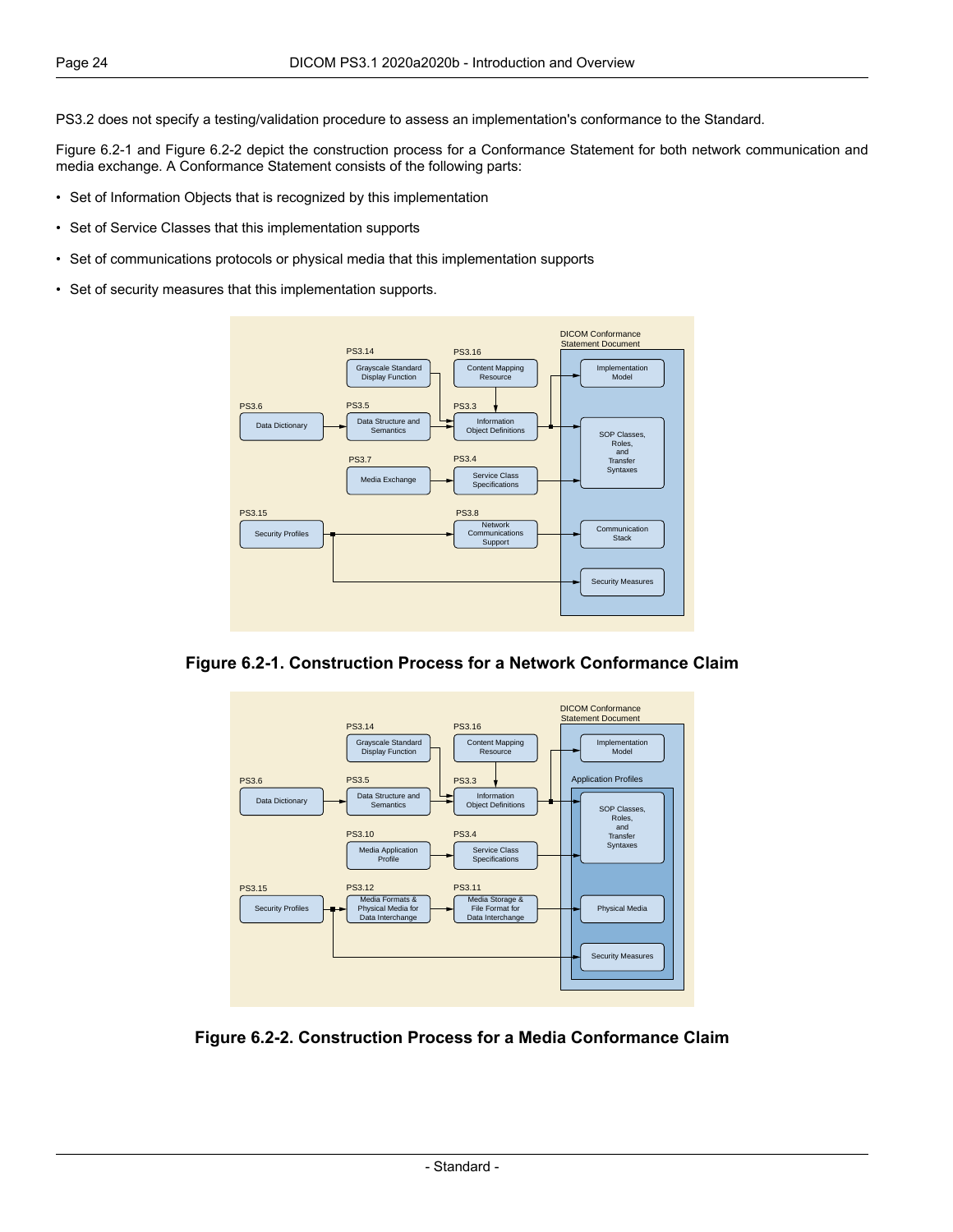### <span id="page-24-0"></span>**6.3 PS3.3: Information Object Definitions**

[PS3.3](part03.pdf#PS3.3) of the DICOM Standard specifies a number of Information Object Classes that provide an abstract definition of real-world en tities applicable to communication of digital medical images and related information (e.g., waveforms, structured reports, radiation therapy dose, etc.). Each Information Object Class definition consists of a description of its purpose and the Attributes that define it. An Information Object Class does not include the values for the Attributes that comprise its definition.

Two types of Information Object Classes are defined: normalized and composite.

Normalized Information Object Classes include only those Attributes inherent in the real-world entity represented. For example the study Information Object Class, which is defined as normalized, contains study date and study time Attributes because they are inherent in an actual study. Patient name, however, is not an Attribute of the study Information Object Class because it is inherent in the patient on which the study was performed and not the study itself.

Composite Information Object Classes may additionally include Attributes that are related to but not inherent in the real-world entity. For example, the Computed Tomography Image Information Object Class, which is defined as composite, contains both Attributes that are inherent in the image (e.g., image date) and Attributes that are related to but not inherent in the image (e.g., patient name). Composite Information Object Classes provide a structured framework for expressing the communication requirements of images where image data and related data needs to be closely associated.

To simplify the Information Object Class definitions, the Attributes of each Information Object Class are partitioned with similar Attributes being grouped together. These groupings of Attributes are specified as independent modules and may be reused by other Composite Information Object Classes.

[PS3.3](part03.pdf#PS3.3) defines a model of the Real World along with the corresponding Information Model that is reflected in the Information Object Definitions. Future editions of this Standard may extend this set of Information Objects to support new functionality.

<span id="page-24-1"></span>To represent an occurrence of a real-world entity, an Information Object Instance is created, which includes values for the Attributes of the Information Object Class. The Attribute values of this Information Object Instance may change over time to accurately reflect the changing state of the entity that it represents. This is accomplished by performing different basic operations upon the Information Object Instance to render a specific set of services defined as a Service Class. These Service Classes are defined in [PS3.4](part04.pdf#PS3.4) of the Standard.

### **6.4 PS3.4: Service Class Specifications**

[PS3.4](part04.pdf#PS3.4) of the DICOM Standard defines a number of Service Classes. A Service Class associates one or more Information Objects with one or more Commands to be performed upon these objects. Service Class Specifications state requirements for Command Elements and how resulting Commands are applied to Information Objects. Service Class Specifications state requirements for both providers and users of communications services.

[PS3.4](part04.pdf#PS3.4) of the DICOM Standard defines the characteristics shared by all Service Classes, and how a Conformance Statement to an individual Service Class is structured. It contains a number of normative annexes that describe individual Service Classes in detail.

Examples of Service Classes include the following:

- Storage Service Class
- Query/Retrieve Service Class
- <span id="page-24-2"></span>• Basic Worklist Management Service Class
- Print Management Service Class.

[PS3.4](part04.pdf#PS3.4) defines the operations performed upon the Information Objects defined in [PS3.3.](part03.pdf#PS3.3) [PS3.7](part07.pdf#PS3.7) defines the Commands and protocols for using the Commands to accomplish the operations and notifications described in [PS3.4](part04.pdf#PS3.4).

### **6.5 PS3.5: Data Structure and Semantics**

[PS3.5](part05.pdf#PS3.5) of the DICOM Standard specifies how DICOM applications construct and encode the Data Set information resulting from the use of the Information Objects and Services Classes defined in [PS3.3](part03.pdf#PS3.3) and [PS3.4](part04.pdf#PS3.4) of the DICOM Standard. The support of a number of standard image compression techniques (e.g., JPEG lossless and lossy) is specified.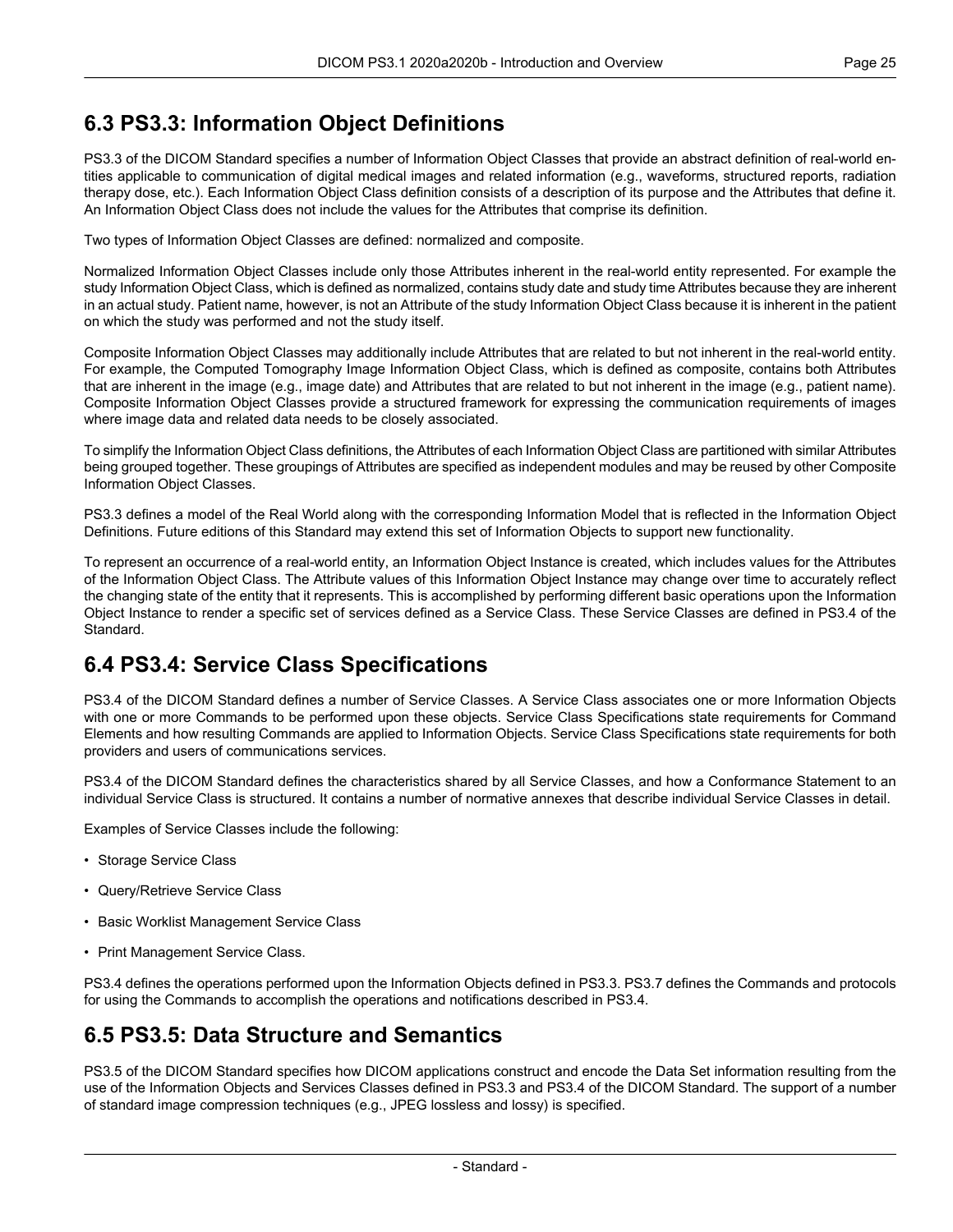[PS3.5](part05.pdf#PS3.5) addresses the encoding rules necessary to construct a Data Stream to be conveyed in a Message as specified in [PS3.7](part07.pdf#PS3.7) of the DICOM Standard. This Data Stream is produced from the collection of Data Elements making up the Data Set.

<span id="page-25-0"></span>[PS3.5](part05.pdf#PS3.5) also defines the semantics of a number of generic functions that are common to many Information Objects. [PS3.5](part05.pdf#PS3.5) defines the encoding rules for international character sets used within DICOM.

#### **6.6 PS3.6: Data Dictionary**

[PS3.6](part06.pdf#PS3.6) of the DICOM Standard is the centralized registry that defines the collection of all DICOM Data Elements available to represent information, along with elements utilized for interchangeable media encoding and a list of uniquely identified items that are assigned by DICOM.

For each element, [PS3.6](part06.pdf#PS3.6) specifies:

- its unique tag, which consists of a group and element number,
- its name,
- its value representation (character string, integer, etc),
- its value multiplicity (how many values per attribute),
- whether it is retired.

For each uniquely identified item, [PS3.6](part06.pdf#PS3.6) specifies:

- its unique value, which is numeric with multiple components separated by decimal points and limited to 64 characters,
- its name,
- <span id="page-25-1"></span>• its type, either Information Object Class, definition of encoding for data transfer, or certain well known Information Object Instances,
- in which Part of the DICOM Standard it is defined.

#### **6.7 PS3.7: Message Exchange**

[PS3.7](part07.pdf#PS3.7) of the DICOM Standard specifies both the service and protocol used by an application in a medical imaging environment to exchange Messages over the communications support services defined in [PS3.8.](part08.pdf#PS3.8) A Message is composed of a Command Stream defined in [PS3.7](part07.pdf#PS3.7) followed by an optional Data Stream as defined in [PS3.5](part05.pdf#PS3.5).

[PS3.7](part07.pdf#PS3.7) specifies:

- the operations and notifications (DIMSE Services) made available to Service Classes defined in [PS3.4,](part04.pdf#PS3.4)
- <span id="page-25-2"></span>• rules to establish and terminate associations provided by the communications support specified in [PS3.8,](part08.pdf#PS3.8) and the impact on out standing transactions,
- rules that govern the exchange of Command requests and responses,
- encoding rules necessary to construct Command Streams and Messages.

#### **6.8 PS3.8: Network Communication Support For Message Exchange**

[PS3.8](part08.pdf#PS3.8) of the DICOM Standard specifies the communication services and the upper layer protocols necessary to support, in a networked environment, communication between DICOM applications as specified in [PS3.3](part03.pdf#PS3.3), [PS3.4,](part04.pdf#PS3.4) [PS3.5](part05.pdf#PS3.5), [PS3.6,](part06.pdf#PS3.6) and [PS3.7.](part07.pdf#PS3.7) These commu nication services and protocols ensure that communication between DICOM applications is performed in an efficient and coordinated manner across the network.

The communication services specified in [PS3.8](part08.pdf#PS3.8) are a proper subset of the services offered by the OSI Presentation Service (ISO 8822) and of the OSI Association Control Service Element (ACSE) (ISO 8649). They are referred to as the Upper Layer Service, which allows peer applications to establish associations, transfer messages and terminate associations.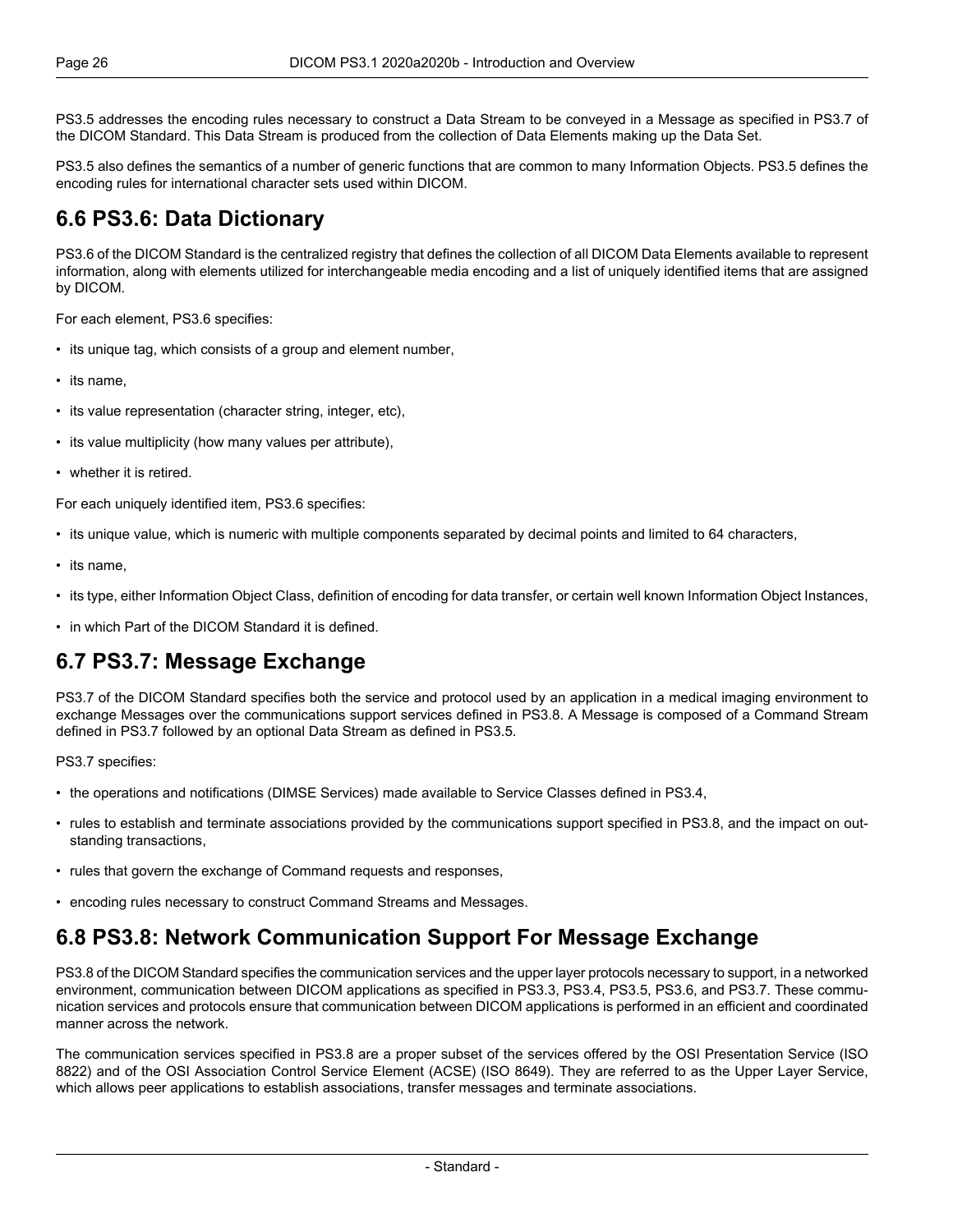This definition of the Upper Layer Service specifies the use of the DICOM Upper Layer Protocol in conjunction with TCP/IP transport protocols.

<span id="page-26-0"></span>The TCP/IP communication protocol specified by [PS3.8](part08.pdf#PS3.8) is a general purpose communication protocol not specific to the DICOM Standard. [Figure](#page-21-0) 5-1 shows this protocol stack.

### **6.9 PS3.9: Retired (formerly Point-to-point Communication Support For Message Exchange)**

<span id="page-26-1"></span>PS3.9 of the DICOM Standard previously specified the services and protocols used for point-to-point communications in a manner compatible with ACR-NEMA 2.0. It has been retired.

#### **6.10 PS3.10 Media Storage and File Format for Media Interchange**

[PS3.10](part10.pdf#PS3.10) of the DICOM Standard specifies a general model for the storage of medical imaging information on removable media (see Figure [6.10-1\)](#page-27-1). The purpose of this Part is to provide a framework allowing the interchange of various types of medical images and related information on a broad range of physical storage media.

**Note** 

See [Figure](#page-21-0) 5-1 for understanding how the media interchange model relates to the network model.

[PS3.10](part10.pdf#PS3.10) specifies:

- a layered model for the storage of medical images and related information on storage media. This model introduces the concept of media storage application profiles, which specify application specific subsets of the DICOM Standard to which a media storage implementation may claim conformance. Such a conformance applies only to the writing, reading and updating of the content of storage media.
- a DICOM file format supporting the encapsulation of any Information Object;
- a secure DICOM file format supporting the encapsulation of a DICOM file format in a cryptographic envelope;
- a DICOM file service providing independence from the underlying media format and physical media.

[PS3.10](part10.pdf#PS3.10) defines various media storage concepts:

- the method to identify a set of files on a single medium;
- the method for naming a DICOM file within a specific file system.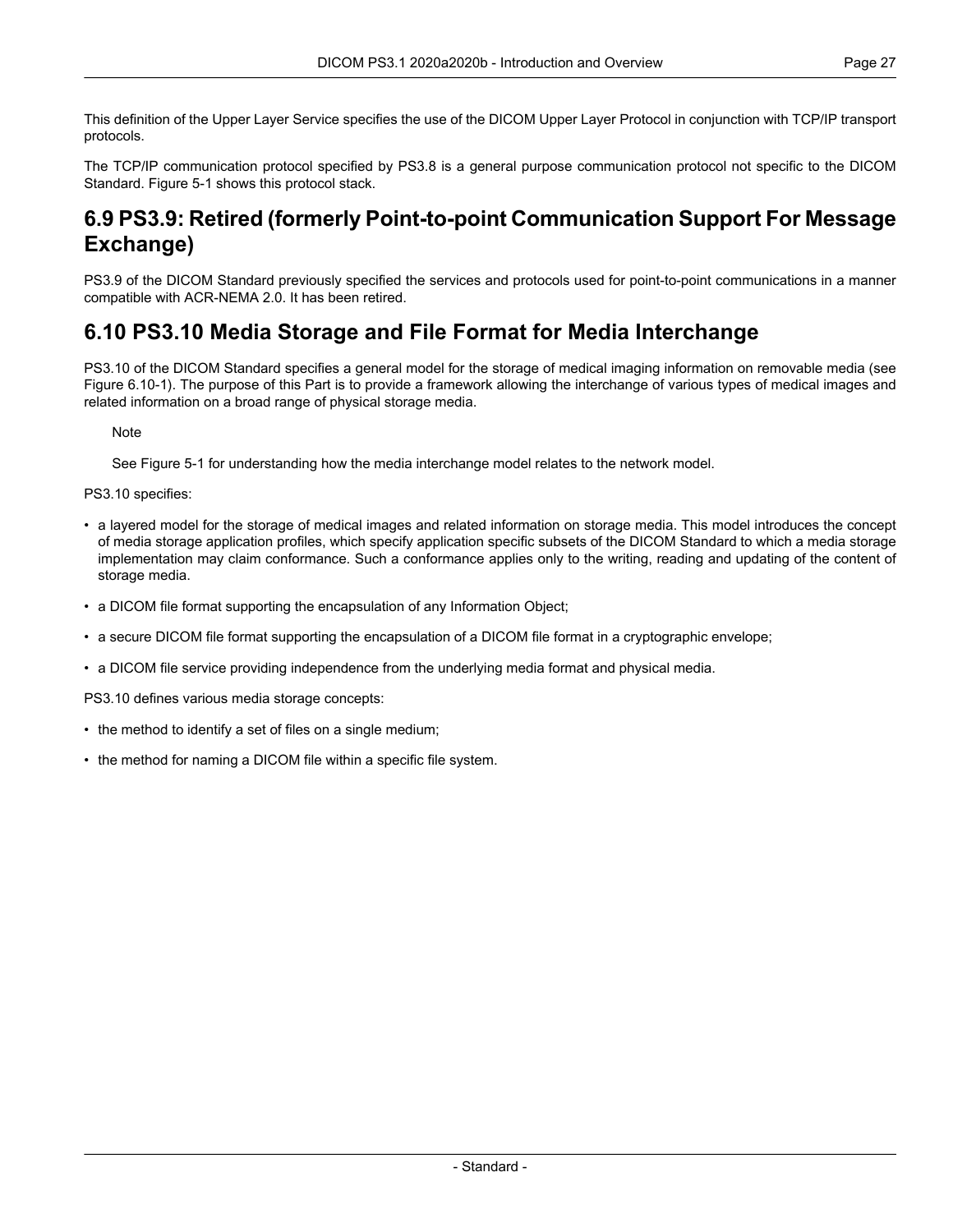<span id="page-27-1"></span>



### <span id="page-27-0"></span>**6.11 PS3.11: Media Storage Application Profiles**

[PS3.11](part11.pdf#PS3.11) of the DICOM Standard specifies application specific subsets of the DICOM Standard to which an implementation may claim conformance. These application specific subsets will be referred to as Application Profiles in this section. Such a conformance statement applies to the interoperable interchange of medical images and related information on storage media for specific clinical uses. It follows the framework, defined in [PS3.10](part10.pdf#PS3.10), for the interchange of various types of information on storage media.

An Application Profile annex is organized into the following major parts:

- The name of the Application Profile, or the list of Application Profiles grouped in a related class
- A description of the clinical context of the Application Profile
- The definition of the media storage Service Class with the device roles for the Application Profile and associated options
- Informative section describing the operational requirements of the Application Profile
- Specification of the Information Object Classes and associated Information Objects supported and the encoding to be used for the data transfer
- The selection of media formats and physical media to be used
- Other parameters that need to be specified to ensure interoperable media interchange
- Security parameters that select the cryptographic techniques to be used with secure media storage Application Profiles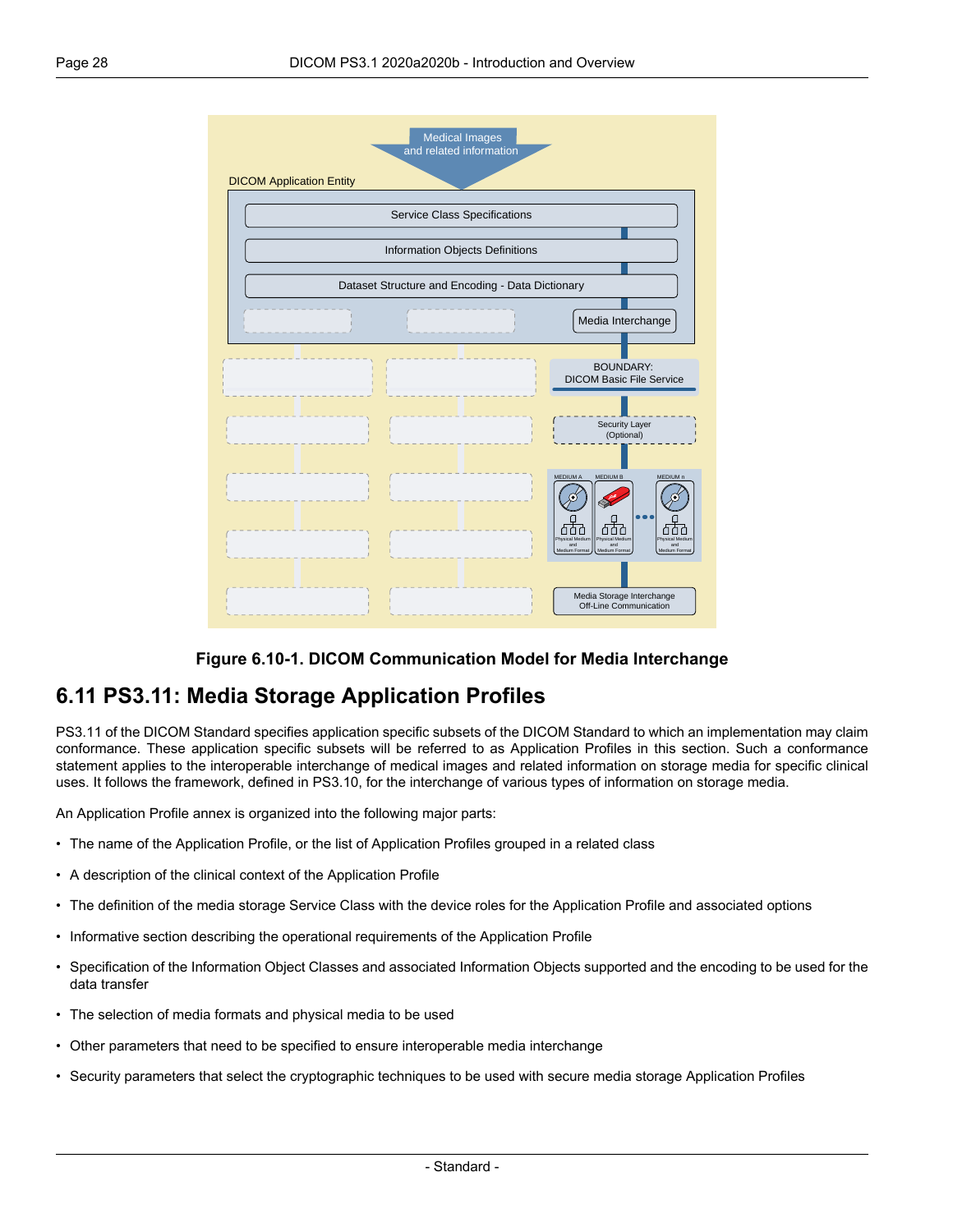The structure of DICOM and the design of the Application Profile mechanism is such that extension to additional Information Object Classes and the new exchange media is straightforward.

#### Note

<span id="page-28-4"></span>[Figure](#page-28-4) 6.11-1 shows how individual aspects of an Application profile map to the various parts of the DICOM Standard.



#### **Figure 6.11-1. Relationship Between an Application Profile and Parts of DICOM**

#### <span id="page-28-0"></span>**6.12 PS3.12: Storage Functions and Media Formats For Data Interchange**

<span id="page-28-1"></span>[PS3.12](part12.pdf#PS3.12) of the DICOM Standard facilitates the interchange of information between applications in medical environments by specifying:

- A structure for describing the relationship between the media storage model and a specific physical media and media format.
- Specific physical media characteristics and associated media formats.

#### <span id="page-28-2"></span>**6.13 PS3.13: Retired (formerly Print Management Point-to-point Communication Support)**

PS3.13 previously specified the services and protocols used for point-to-point communication of print management services. It has been retired.

### **6.14 PS3.14: Grayscale Standard Display Function**

<span id="page-28-3"></span>[PS3.14](part14.pdf#PS3.14) specifies a standardized display function for consistent display of grayscale images. This function provides methods for calib rating a particular display system for the purpose of presenting images consistently on different display media (e.g., monitors and printers).

The chosen display function is based on human visual perception. Human eye contrast sensitivity is distinctly non-linear within the luminance range of display devices. This Standard uses Barten's model of the human visual system.

### **6.15 PS3.15: Security and System Management Profiles**

[PS3.15](part15.pdf#PS3.15) of the DICOM Standard specifies security and system management profiles to which implementations may claim conformance. Security and system management profiles are defined by referencing externally developed standard protocols, such as DHCP, LDAP,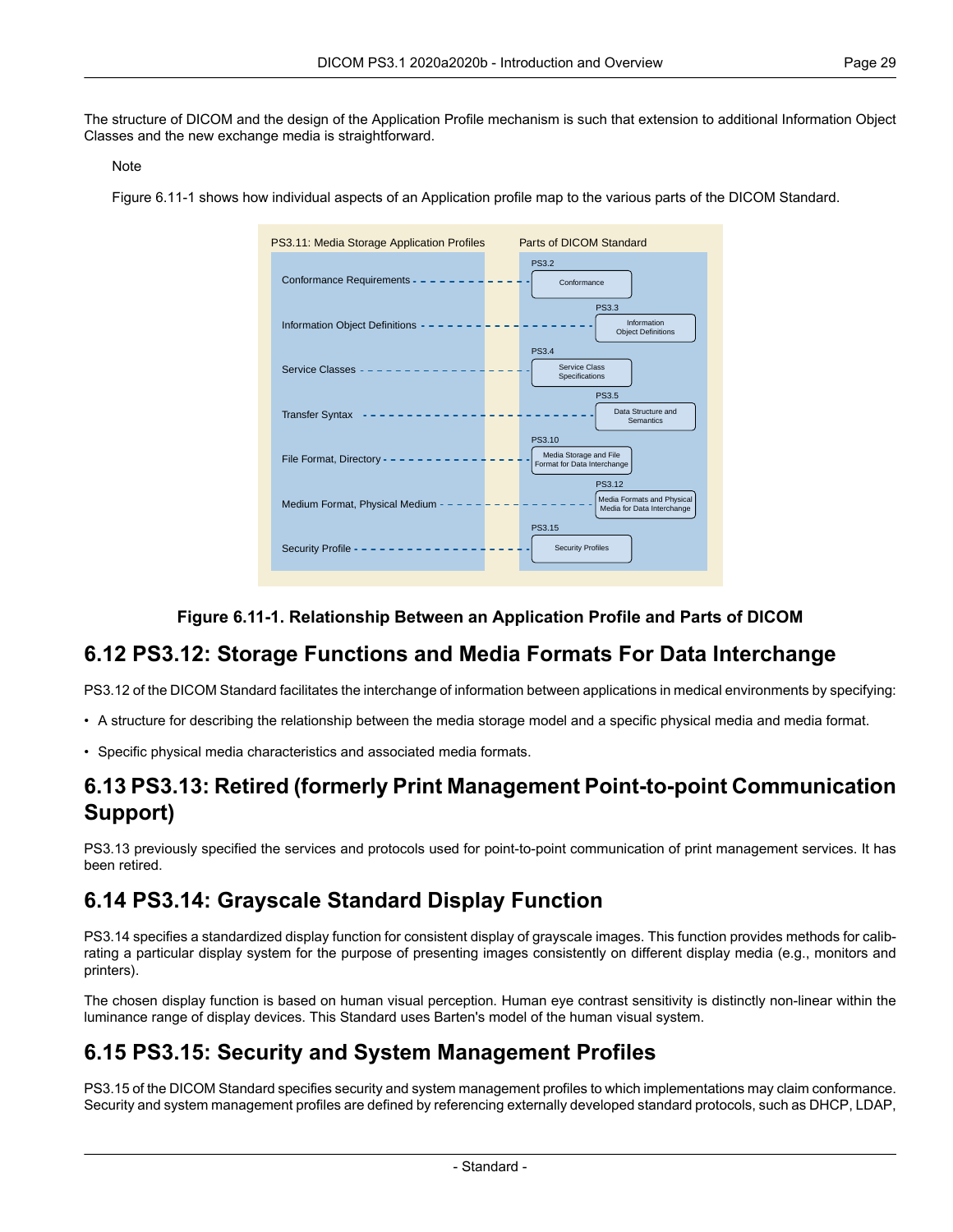TLS and ISCL. Security protocols may use security techniques like public keys and "smart cards". Data encryption can use various standardized data encryption schemes.

<span id="page-29-0"></span>This Part does not address issues of security policies. The Standard only provides mechanisms that can be used to implement security policies with regard to the interchange of DICOM objects. It is the local administrator's responsibility to establish appropriate security policies.

### **6.16 PS3.16: Content Mapping Resource**

[PS3.16](part16.pdf#PS3.16) of the DICOM Standard specifies:

- templates for structuring documents as DICOM Information Objects
- sets of coded terms for use in Information Objects
- <span id="page-29-1"></span>• a lexicon of terms defined and maintained by DICOM
- country specific translations of coded terms

#### **6.17 PS3.17: Explanatory Information**

<span id="page-29-2"></span>[PS3.17](part17.pdf#PS3.17) of the DICOM Standard specifies:

• informative and normative annexes containing explanatory information

#### **6.18 PS3.18: Web Services**

[PS3.18](part18.pdf#PS3.18) of the DICOM Standard specifies the means whereby Web Services can be used for retrieving or storing a DICOM object.

Requests that retrieve data specify the media type (format) of the response body. Requests that store data specify the media type of the request body.

<span id="page-29-3"></span>The HTTP requests as defined within this Standard are sufficient for the HTTP server to act as a DICOM SCU (Service Class User) to retrieve or store the requested objects from an appropriate DICOM SCP (Service Class Provider) using baseline DICOM function ality as defined in [PS3.4](part04.pdf#PS3.4) and [PS3.7,](part07.pdf#PS3.7) which is to say that the HTTP server can act as a proxy for the DICOM SCP.

### **6.19 PS3.19: Application Hosting**

<span id="page-29-4"></span>[PS3.19](part19.pdf#PS3.19) of the DICOM Standard specifies an Application Programming Interface (API) to a DICOM based medical computing system into which programs written to that standardized interface can "plug-in" (see [Figure](#page-29-4) 6.19-1). A Hosting System implementer only needs to create the standardized API once to support a wide variety of add-on Hosted Applications.

| Hosting System (e.g., Medical Workstation)                 |  |
|------------------------------------------------------------|--|
| API (Socket)<br>API (Plug)<br>Hosted Application (Plug-in) |  |
|                                                            |  |

#### **Figure 6.19-1. Interface Between a Hosted Application and a Hosting System**

In the traditional "plug-in" model, the "plug-in" is dedicated to a particular host system (e.g., a web browsing program), and might not run under other host systems (e.g., other web browsing programs). [PS3.19](part19.pdf#PS3.19) defines an API that may be implemented by any Hosting System. A "plug-in" Hosted Application written to the API would be able run in any environment provided by a Hosting System that implements that API (see [Figure](#page-30-2) 6.19-2).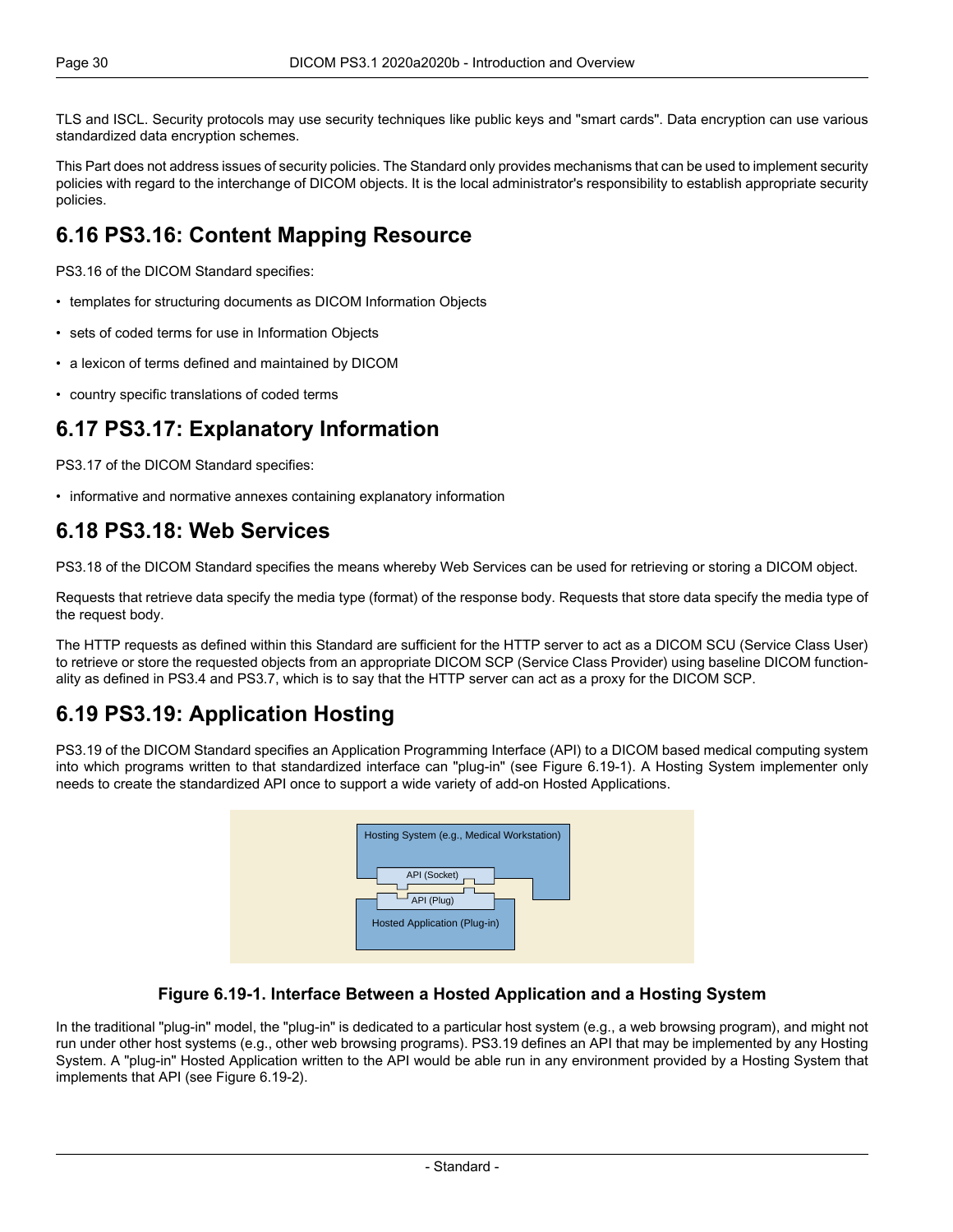<span id="page-30-2"></span>

#### **Figure 6.19-2. Illustration of Platform Independence via the Hosted Application**

<span id="page-30-0"></span>[PS3.19](part19.pdf#PS3.19) specifies both the interactions and the Application Programming Interfaces (API) between Hosting Systems and Hosted Ap plications. [PS3.19](part19.pdf#PS3.19) also defines the data models that are used by the API.

#### **6.20 PS3.20: Imaging Reports using HL7 Clinical Document Architecture**

[PS3.20](part20.pdf#PS3.20) of the DICOM Standard specifies templates for the encoding of imaging reports using the HL7 Clinical Document Architecture Release 2 (CDA R2, or simply CDA) Standard. Within this scope are clinical procedure reports for specialties that use imaging for screening, diagnostic, or therapeutic purposes.

[PS3.20](part20.pdf#PS3.20) constitutes an implementation guide for CDA, and is harmonized with the approach to standardized templates for CDA imple mentation guides developed by HL7. It also provides Business Names for data elements that link data in user terminology, e.g., collected by a report authoring application, to specific CDA encoded elements.

<span id="page-30-1"></span>As an implementation guide for imaging reports, particular attention is given to the use and reference of data collected in imaging procedures as explicit evidence within reports. This data includes images, waveforms, measurements, annotations, and other analytic results managed as DICOM SOP Instances. Specifically, this Part includes a specification for transformation into CDA documents of DICOM Structured Report instances that represent imaging reports.

### **6.21 PS3.21: Transformations between DICOM and other Representations**

[PS3.21](part21.pdf#PS3.21) of the DICOM Standard specifies the transformations between DICOM and other representations of the same information. Within its scope are transformations to and from the NCI Annotation and Image Markup format.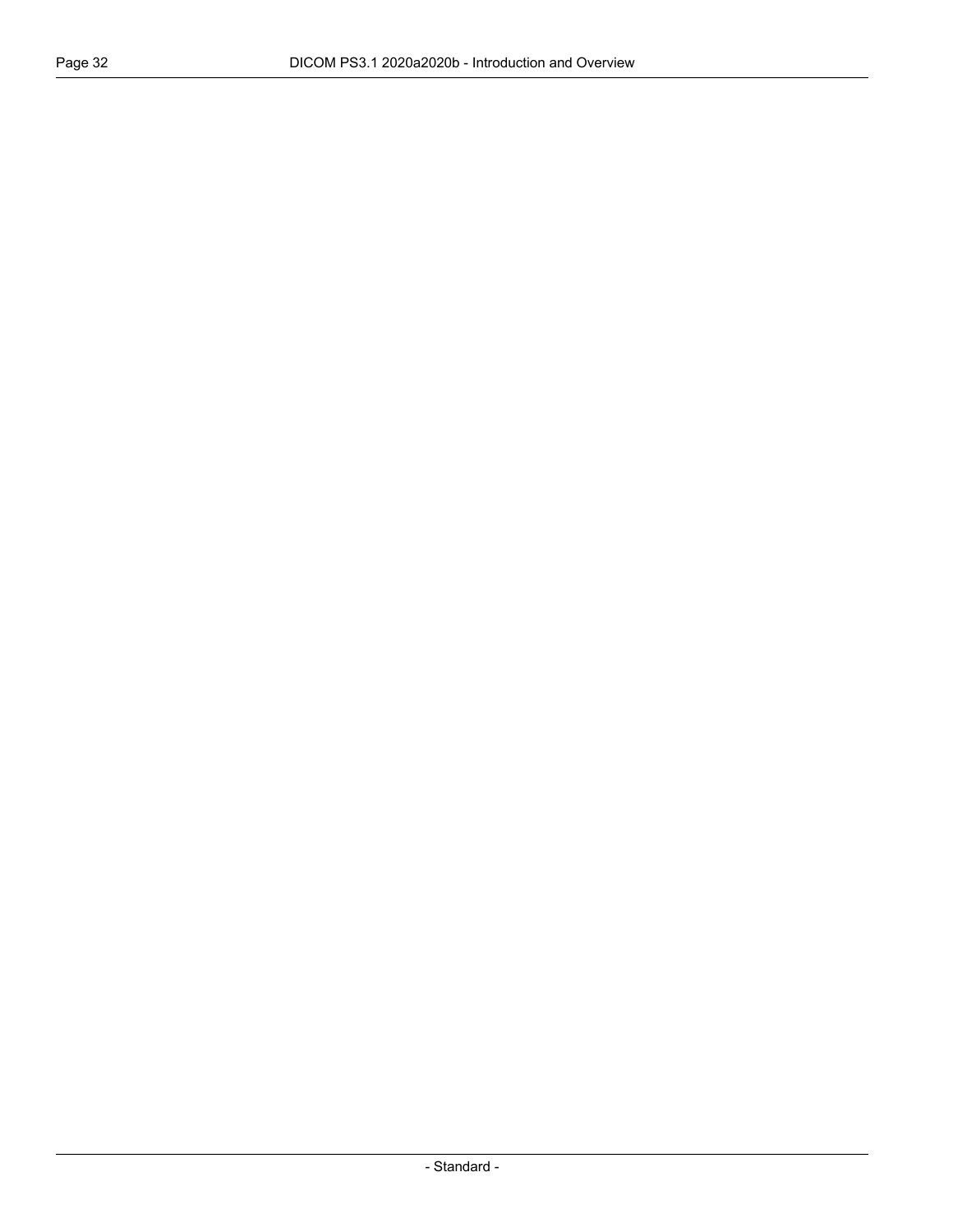# <span id="page-32-0"></span>**7 Referencing The DICOM Standard**

Under the procedures of the DICOM Standards Committee, the Standard is in constant revision. Supplements and corrections to the Standard are balloted and approved several times a year. Each change when approved as Final Text immediately goes into effect. At intervals, all of the approved Final Text changes are consolidated into a published edition of the Standard, identified by year of publication, but such publication is only a convenience to the user; the Standard is officially changed when each change is approved.

Conformance to the DICOM Standard is through specified SOP Classes using DIMSE messages (see [PS3.4](part04.pdf#PS3.4)), Web Services (see [PS3.18](part18.pdf#PS3.18)), media interchange (see Annex I "Media Storage Service Class [\(Normative\)"](part04.pdf#chapter_I) in PS3.4 and [PS3.10\)](part10.pdf#PS3.10), or the hosted application API (see [PS3.19\)](part19.pdf#PS3.19). Additional conformance claims may be made to Profiles (see [PS3.11](part11.pdf#PS3.11) and [PS3.15](part15.pdf#PS3.15)). Once such a unit of conformance is specified in the Standard, all changes thereto are forward and backward compatible (except in rare cases where the original spe cification was non-interoperable, or conflicted with another standard). Conformance requirements and conformance claims are therefore referenced to the name and/or identifier of the feature, and never referenced to an edition of the Standard. Generally, the only appropriate reference to a particular edition of the Standard is to identify a retired feature (see Section 1.4.2 [Continuous](#page-11-2) Main [tenance](#page-11-2)).

The following citation form is preferred for general references to the Standard, without specification of date of edition, when specific conformance requirements are not invoked:

NEMA PS3 / ISO 12052, Digital Imaging and Communications in Medicine (DICOM) Standard, National Electrical Manufacturers Association, Rosslyn, VA, USA (available free at <http://www.dicomstandard.org/>)

The requirements of this section do not override the requirement to provide a DICOM Conformance Statement as described in [PS3.2.](part02.pdf#PS3.2)

The following forms are preferred for references to units of conformance to the Standard when they are made outside the context of a DICOM Conformance Statement (e.g., in customer requirements):

- "… conformant to the DICOM <name> SOP Class for network exchange [as a Service Class <User | Provider>], as specified in DICOM [PS3.4:](part04.pdf#PS3.4) Service Class Specifications."
- "… conformant to the DICOM <name> SOP Class for media exchange [as a File Set <Creator | Updater | Reader>], as specified in DICOM [PS3.4](part04.pdf#PS3.4): Service Class Specifications."
- "... conformant to the DICOM <name> Web Service [as <an Origin-server | a User-agent>] [for the <name> SOP Class], as specified in DICOM [PS3.18](part18.pdf#PS3.18): Web Services."
- "… conformant to DICOM Application Hosting [as a <Hosting System | Hosted Application>] for the <name> SOP Class, as specified in DICOM [PS3.19](part19.pdf#PS3.19): Application Hosting."
- "… conformant to the DICOM <identifier> Application Profile [as a File Set <Creator | Updater | Reader>] [for the <name> SOP Class], as specified in DICOM [PS3.11](part11.pdf#PS3.11): Media Storage Application Profiles."
- "… conformant to the DICOM <name> Profile, as specified in DICOM [PS3.15:](part15.pdf#PS3.15) Security and System Management Profiles."

**Note** 

- 1. Some Application Profiles and Web Services may fully specify the information objects exchanged, while others may require explicit specification of SOP Classes in the references.
- 2. Examples:
	- "The modality shall be conformant to the DICOM CT Image Storage and MR Image Storage SOP Classes for network exchange as a Service Class User, as specified in DICOM [PS3.4:](part04.pdf#PS3.4) Service Class Specifications."
	- "The workstation shall be conformant to the DICOM STD-XA1K-DVD Application Profile as a File Set Reader, as specified in DICOM [PS3.11](part11.pdf#PS3.11): Media Storage Application Profiles."
	- "The PACS shall be conformant to the DICOM WADO-RS and STOW-RS Web Services as an Origin-server for the SOP Classes listed in Table X, as specified in DICOM [PS3.18](part18.pdf#PS3.18): Web Services."